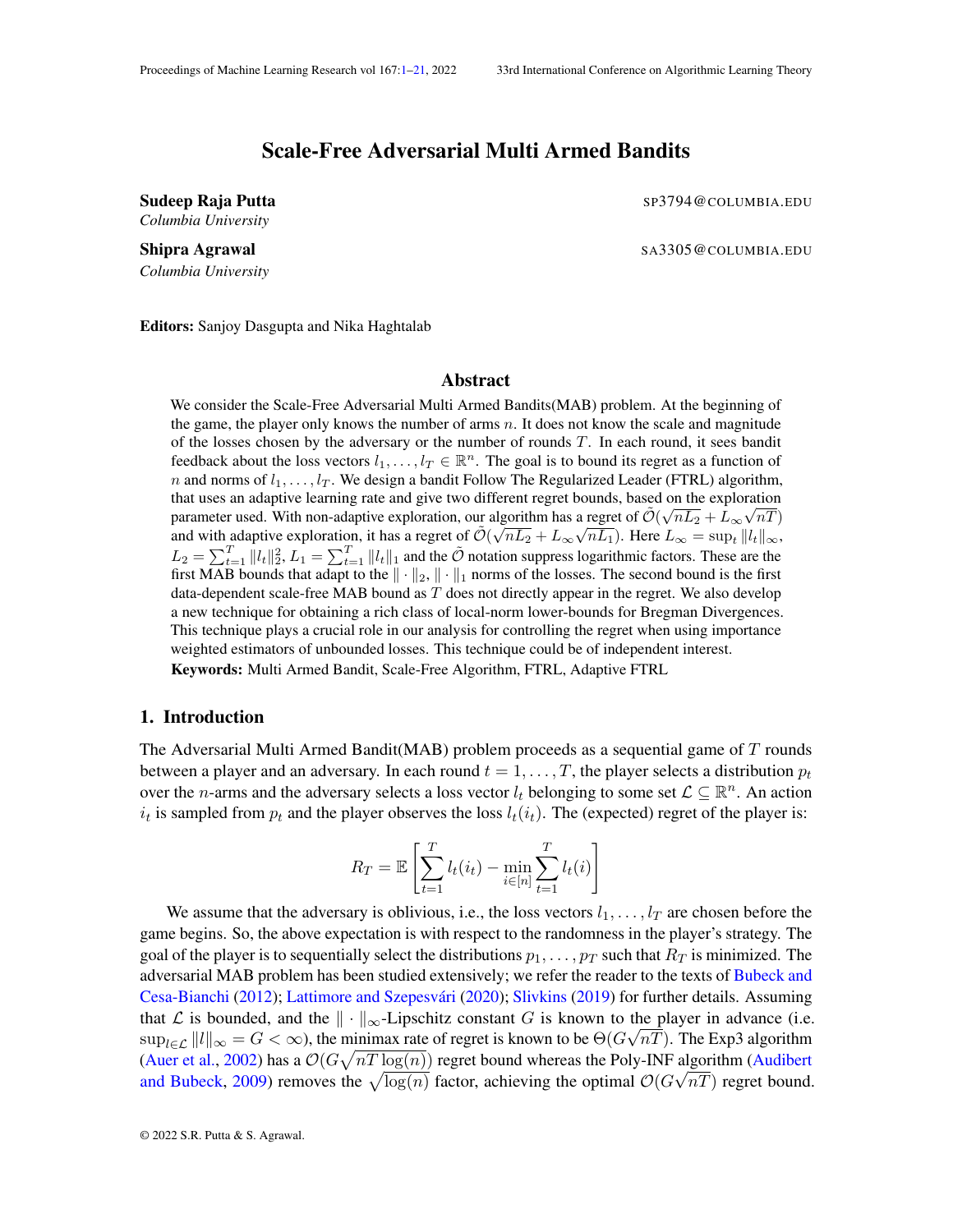Exp3 and Poly-INF use  $G$  in tuning the learning rate, which helps them achieve a linear dependence on G.

In this paper, we address the case when the player has no knowledge of  $\mathcal{L}$ . We consider *Scale-Free* bounds for MABs, which aim to bound the regret in terms of n and norms of the loss vectors  $l_1, \ldots, l_T$  for any sequence of loss vectors chosen arbitrarily by adversary. Scalefree bounds have been studied in the *full-information* setting (where the player sees the complete vector  $l_t$  in each round). For the Experts problem, which is the full-information counterpart of adversarial MAB, the AdaHedge algorithm [\(de Rooij et al.,](#page-14-0) [2014\)](#page-14-0) has a scale-free regret bound of  $\mathcal{O}(\sqrt{\log(n)(\sum_{t=1}^{T} ||l_t||^2_{\infty}}))$ . For the same problem, the Hedge algorithm [\(Freund and Schapire,](#page-14-1) [1997\)](#page-14-1) has a regret bound of  $\mathcal{O}(G\sqrt{T \log(n)})$  with knowledge of G. The scale-free bound is more general as it holds for any  $l_1, \ldots, l_T \in \mathbb{R}^n$ , whereas the bound achieved by the Hedge algorithm only holds provided that  $\sup_t ||l_t||_{\infty} < G$  where G needs to be known in advance.

### 1.1. Our Contributions

We present an algorithm for the scale-free MAB problem. By appropriately setting the parameters of this algorithm, we can achieve a scale-free regret upper-bound of either  $\tilde{\mathcal{O}}(\sqrt{nL_2} + L_{\infty}\sqrt{nT})$ , or  $\tilde{\mathcal{O}}(\sqrt{2})$  $\overline{nL_2} + L_{\infty}$ wç  $\overline{nL_1}$ ). Here  $L_{\infty} = \sup_t ||l_t||_{\infty}$ ,  $L_2 = \sum_{t=1}^T ||l_t||_2^2$ ,  $L_1 = \sum_{t=1}^T ||l_t||_1$  and the  $\tilde{\mathcal{O}}$ notation suppress logarithmic factors. Our algorithm is also *any-time* as it does not need to know the number of rounds T in advance. Assuming  $\sup_t ||l_t||_{\infty} < G$ , our first regret bound achieves linear dependence on G (sans the hidden logarithmic terms). This bound is only  $\tilde{\mathcal{O}}(\sqrt{n})$  factor larger than Poly-INF's regret of  $\mathcal{O}(G\sqrt{nT})$ . The second bound is the first completely data-dependent scale-free regret bound for MABs as it has no direct dependence on  $T$ . Moreover, these are the first MAB bounds that adapt to the  $\|\cdot\|_2$ ,  $\|\cdot\|_1$  norms of the losses. The only previously known scale-free result for MABs was  $\mathcal{O}(L_\infty\sqrt{nT\log(n)})$  by [Hadiji and Stoltz](#page-14-2) [\(2020\)](#page-14-2), which adapts to the  $\|\cdot\|_\infty$  norm and is not completely data-dependent due to the  $T$  in their bound.

In the analysis, we present a novel and general technique to obtain *local-norm* lower-bounds for *Bregman divergences* induced by a special class of functions that are commonly used in online learning. These local-norm lower-bounds can be used to obtain regret inequalities as shown in Lattimore and Szepesvári [\(2020,](#page-15-0) Corollary 28.8). We use our technique to obtain a full-information regret inequality that holds for any arbitrary sequence of losses and is particularly useful in the bandit setting due to its local-norm structure. This technique could be of independent interest.

#### 1.2. Related Work

Scale-Free Regret. As mentioned earlier, Scale-Free regret bounds were studied in the full information setting. The AdaHedge algorithm from [de Rooij et al.](#page-14-0) [\(2014\)](#page-14-0) gives a scale-free bound for the experts problem. The AdaFTRL algorithm from Orabona and Pál [\(2018\)](#page-15-2) extends these bounds to the general online convex optimization problem. We rely on the analysis of AdaFTRL as presented in [Koolen](#page-15-3) [\(2016\)](#page-15-3). For the MAB problem, [Hadiji and Stoltz](#page-14-2) [\(2020\)](#page-14-2) show a scale-free bound of  $\mathcal{O}(L_\infty\sqrt{nT\log(n)})$ , which is close to the  $\mathcal{O}(G\sqrt{nT\log(n)})$  bound of Exp3. Our scale-free bounds are more versatile as they are able to adapt to additional structure in the loss sequence, such as the case of sparse losses with large magnitude, i.e., when  $L_2 \ll L_2^2 nT$  and  $L_1 \ll L_\infty nT$ . Even in the worst-case, our bounds are a factor of  $\tilde{O}(\sqrt{n})$  and  $\tilde{O}(\sqrt{nL_{\infty}})$  larger than their bound respectivley.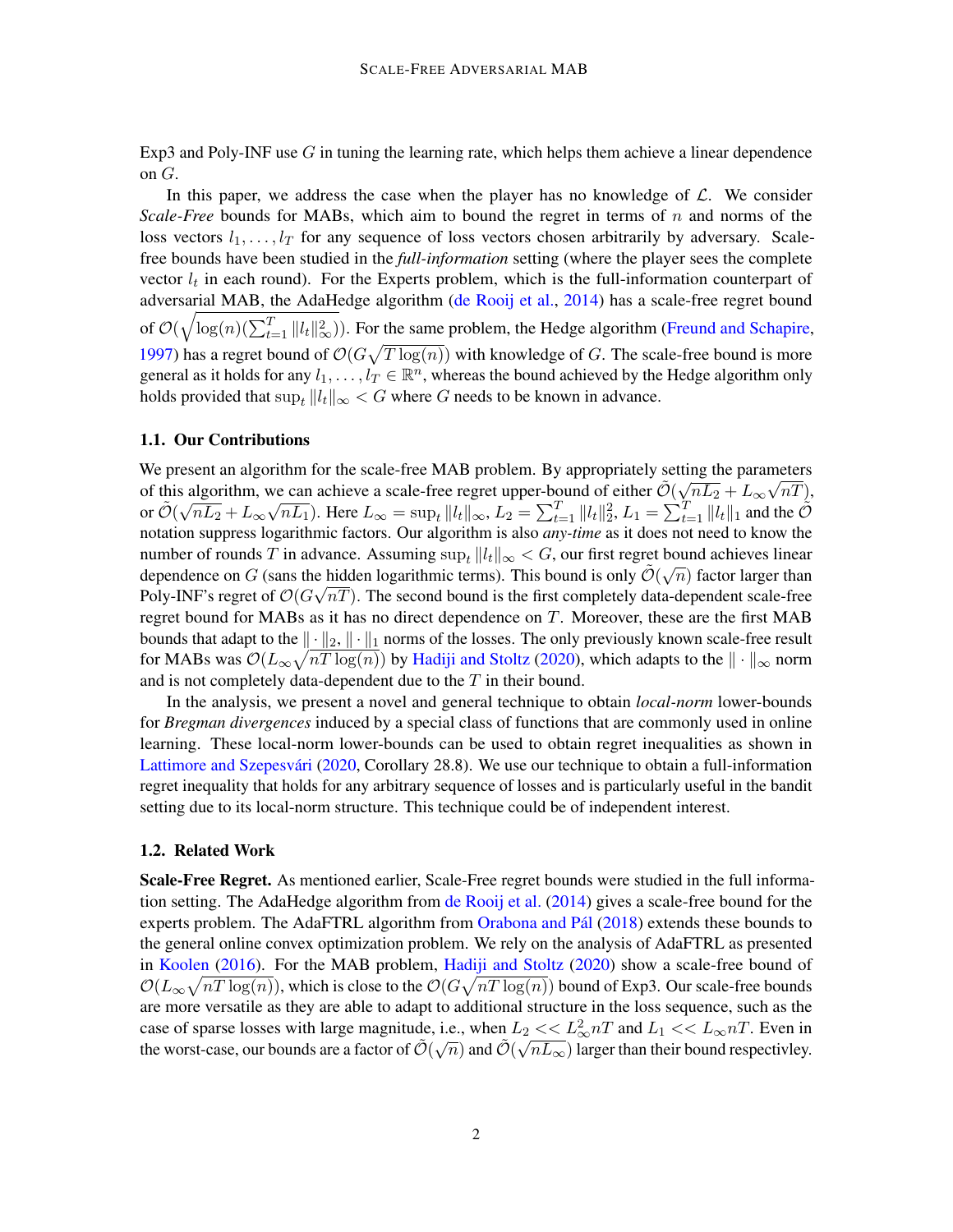Data-dependent Regret. These bounds use a "measure of hardness" of the sequence of loss vectors instead of T. Algorithms that have a data-dependent regret bound perform better than the worst-case regret, when the sequence of losses is "easy" according to the measure of hardness used. For instance, First-order bounds [\(Allenberg et al.,](#page-13-3) [2006;](#page-13-3) [Foster et al.,](#page-14-3) [2016;](#page-14-3) [Pogodin and Lattimore,](#page-15-4) [2019\)](#page-15-4), also known as small-loss or  $L^*$  bounds depend on  $L^* = \min_{i \in [n]} \sum_{t=1}^T l_i(i)$ . Bounds that depend on the empirical variance of the losses were shown in [Hazan and Kale](#page-14-4) [\(2011\)](#page-14-4); [Bubeck et al.](#page-13-4) [\(2018\)](#page-13-4). Path length bounds that depend on  $\sum_{t=1}^{T-1} ||l_t - l_{t+1}||$  or a similar quantity appear in [Wei and Luo](#page-15-5) [\(2018\)](#page-15-5); [Bubeck et al.](#page-13-5) [\(2019\)](#page-13-5). [Zimmert and Seldin](#page-15-6) [\(2021\)](#page-15-6) give an algorithm that adapts to any stochastictiy present in the losses. Our bound is comparable to a result in [Bubeck et al.](#page-13-4) [\(2018\)](#page-13-4), where they derive a regret bound depending on  $\sum_{t=1}^{T} ||l_t||_2^2$ . However, all these results assume either  $\mathcal{L} = [0, 1]^n$  or  $\mathcal{L} = [-1, 1]^n.$ 

**Effective Range Regret.** The effective range of the loss sequence is defined as  $\sup_{t,i,j} |l_t(i) - l_t(j)|$ . [Gerchinovitz and Lattimore](#page-14-5) [\(2016\)](#page-14-5) showed that it is impossible to adapt to the effective range in adversarial MAB. This result does not contradict the existence of scale-free bounds as the effective range could be much smaller than, for instance, the complete range  $\sup_{t,s,i,j} |l_t(i) - l_s(j)|$ . In fact, [Hadiji and Stoltz](#page-14-2) [\(2020\)](#page-14-2) already show a regret bound that adapts to the complete range. We do note that under some mild additional assumptions, [Cesa-Bianchi and Shamir](#page-14-6) [\(2018\)](#page-14-6) show that it is possible to adapt to the effective range.

#### 1.3. Organization

In Section [2](#page-2-0) we present the scale-free MAB algorithm (Algorithm [1\)](#page-4-0) and its scale-free regret bound (Theorem [1\)](#page-4-1). Section [3](#page-5-0) introduces Potential functions, based on which we build our analysis. Section [4](#page-6-0) shows a technique for obtaining local-norm lower-bounds for Bregman divergences. Section [5](#page-7-0) briefly discusses full-information FTRL, AdaFTRL and in Theorem [8](#page-8-0) we obtain a regret inequality for AdaFTRL with the log-barrier regularizer. Theorem [1](#page-4-1) is proved in Section [6.](#page-9-0)

#### 1.4. Notation

Let  $\Delta_n$  be the probability simplex  $\{p \in \mathbb{R}^n : \sum_{i=1}^n p(i) = 1, p(i) \ge 0, i \in [n]\}\)$ . Let  $\mathbf{1}^i$  be the vector with  $\mathbf{1}^i(i) = 1$  and  $\mathbf{1}^i(j) = 0$  for all  $j \neq i$ . For  $\epsilon \in (0, 1]$ , let  $\mathbf{1}_{\epsilon}^i = (1 - \epsilon)\mathbf{1}^i + \epsilon/n$ . The all ones and all zeros vector are denoted by 1 and 0 respectively. Let  $H_t$  be the history from time-step 1 to t, i.e.,  $H_t = \{l_1(i_1), l_2(i_2), \ldots, l_t(i_t)\}.$ 

## <span id="page-2-0"></span>2. Algorithm

Consider for a moment, full-information strategies on  $\Delta_n$ . In the full information setting, in each round t, the player picks a point  $p_t \in \Delta_n$ . Simultaneously, the adversary picks a loss vector  $l_t \in \mathbb{R}^n$ . The player incurs a loss of  $l_t^{\top} p_t$  and (unlike the bandit setting) *sees the entire vector*  $l_t$ . A fullinformation strategy F takes as input a sequence of loss vectors  $l_1, \ldots, l_t$  and outputs the next iterate  $p_{t+1} \in \Delta_n$ . A MAB strategy  $\beta$  can be constructed from a full-information strategy  $\mathcal F$  along with two other components as follows:

1. A sampling scheme S, which constructs a sampling distribution  $p'_t$  from the current iterate  $p_t$ . An arm  $i_t$  is then sampled from  $p'_t$  and the loss  $l_t(i_t)$  is revealed to the player.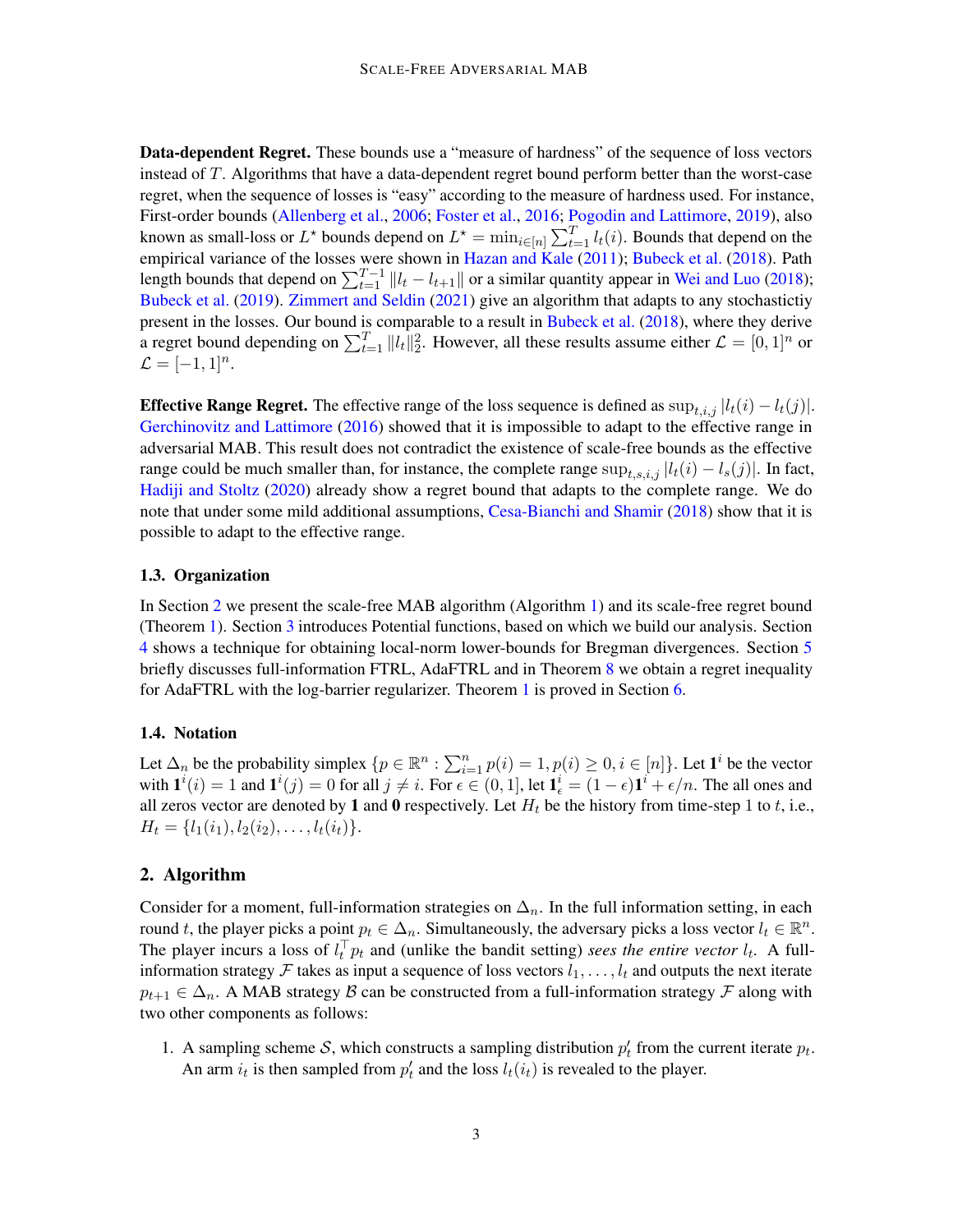- 2. An estimation scheme  $\mathcal{E}$ , that constructs an estimate  $\tilde{l}_t$  of the loss vector  $l_t$  using  $l_t(i_t)$  and  $p_t$ .
- 3. A full-information strategy  $\mathcal{F}$ , which computes the next iterate  $p_{t+1}$  using all the estimates  $\tilde{l}_1,\ldots,\tilde{l}_t.$

In fact, most existing MAB strategies in the literature can be described in the above framework with different choices of  $S$ ,  $E$ ,  $F$ .

A delicate balance needs to be struck between  $S, \mathcal{E}$  and  $\mathcal{F}$  in order to achieve a good regret bound for B. Suppose the best arm in hindsight is  $i_\star = \arg \min_{i \in [n]} \sum_{t=1}^T l_t(i)$  The expected regret of MAB strategy  $\beta$  can be decomposed as follows:

$$
\mathbb{E}\left[\sum_{t=1}^T (l_t(i_t) - l_t(i^*))\right] = \mathbb{E}\left[\sum_{t=1}^T l_t^\top (p'_t - \mathbf{1}^{i^*})\right] = \mathbb{E}\left[\sum_{t=1}^T l_t^\top (p'_t - p_t)\right] + \mathbb{E}\left[\sum_{t=1}^T l_t^\top (p'_t - p_t)\right] + \mathbb{E}\left[\sum_{t=1}^T l_t^\top (p'_t - p_t)\right] + \mathbb{E}\left[\sum_{t=1}^T l_t^\top (p_t - \mathbf{1}^{i^*})\right]
$$
\n
$$
= \underbrace{\mathbb{E}\left[\sum_{t=1}^T l_t^\top (p'_t - p_t)\right]}_{(1)} + \underbrace{\mathbb{E}\left[\sum_{t=1}^T (l_t - \tilde{l}_t^\top)(p_t - \mathbf{1}^{i^*})\right]}_{(2)} + \underbrace{\mathbb{E}\left[\sum_{t=1}^T \tilde{l}_t^\top (p_t - \mathbf{1}^{i^*})\right]}_{(3)}
$$

Term (1) is due to the sampling scheme S, term (2) is the effect of the estimation scheme  $\mathcal E$  and term (3) is the expected regret of the full-information strategy  $\mathcal F$  on the loss sequence  $\tilde{l}_1, \ldots, \tilde{l}_T$  compared to playing the fixed strategy  $1^{i^*}$ .

**Sampling Scheme.** A commonly used sampling scheme mixes  $p_t$  with the uniform distribution using a parameter  $\gamma$ , i.e.,  $p'_t = (1 - \gamma)p_t + \gamma/n$ . Such schemes were first introduced in the seminal work of [Auer et al.](#page-13-1) [\(2002\)](#page-13-1) and have remained a mainstay in MAB algorithm design. We use a time-varying  $\gamma$ , i.e., we pick  $p'_t = (1 - \gamma_{t-1})p_t + \gamma_{t-1}/n$ . Here  $\gamma_{t-1}$  could be any measurable function of  $H_{t-1}$ .

Estimation Scheme. We use the *Importance Weighted*(IW) estimator which was also introduced by [Auer et al.](#page-13-1) [\(2002\)](#page-13-1). It computes  $l_t$  as:

$$
\tilde{l}_t = \frac{l_t(i_t)}{p'_t(i_t)} \mathbf{1}^{i_t}
$$

Since the sampling distribution is  $p'_t$ , the IW estimator is an unbiased estimate of  $l_t$ :

$$
\mathbb{E}_{i_t \sim p'_t}[\tilde{l}_t] = \sum_{i_t=1}^n p'_t(i_t) \frac{l_t(i_t)}{p'_t(i_t)} \mathbf{1}^{i_t} = l_t
$$

Note that  $p_t$  is a measurable function of  $H_{t-1}$ . Using the tower rule and the fact that  $\mathbb{E}_{i_t \sim p'_t}[\tilde{l}_t] = l_t$ , we can see that term (2) is 0.

**Full-information strategy.** For  $\mathcal F$ , there is a large variety of full-information algorithms that one could pick from. Most if not all of them belong to one of the two principle families of algorithms: Follow The Regularized Leader(FTRL) or Online Mirror Descent(OMD). Further, one also has to choose a suitable *regularizer* F within these algorithms for the particular application at hand. We refer to [Cesa-Bianchi and Lugosi](#page-13-6) [\(2006\)](#page-13-6); [Shalev-Shwartz](#page-15-7) [\(2012\)](#page-15-7); [Hazan](#page-14-7) [\(2016\)](#page-14-7); [Orabona](#page-15-8) [\(2019\)](#page-15-8); [Joulani et al.](#page-14-8) [\(2017,](#page-14-8) [2020\)](#page-14-9) for a detailed history and comparison of these algorithms. The particular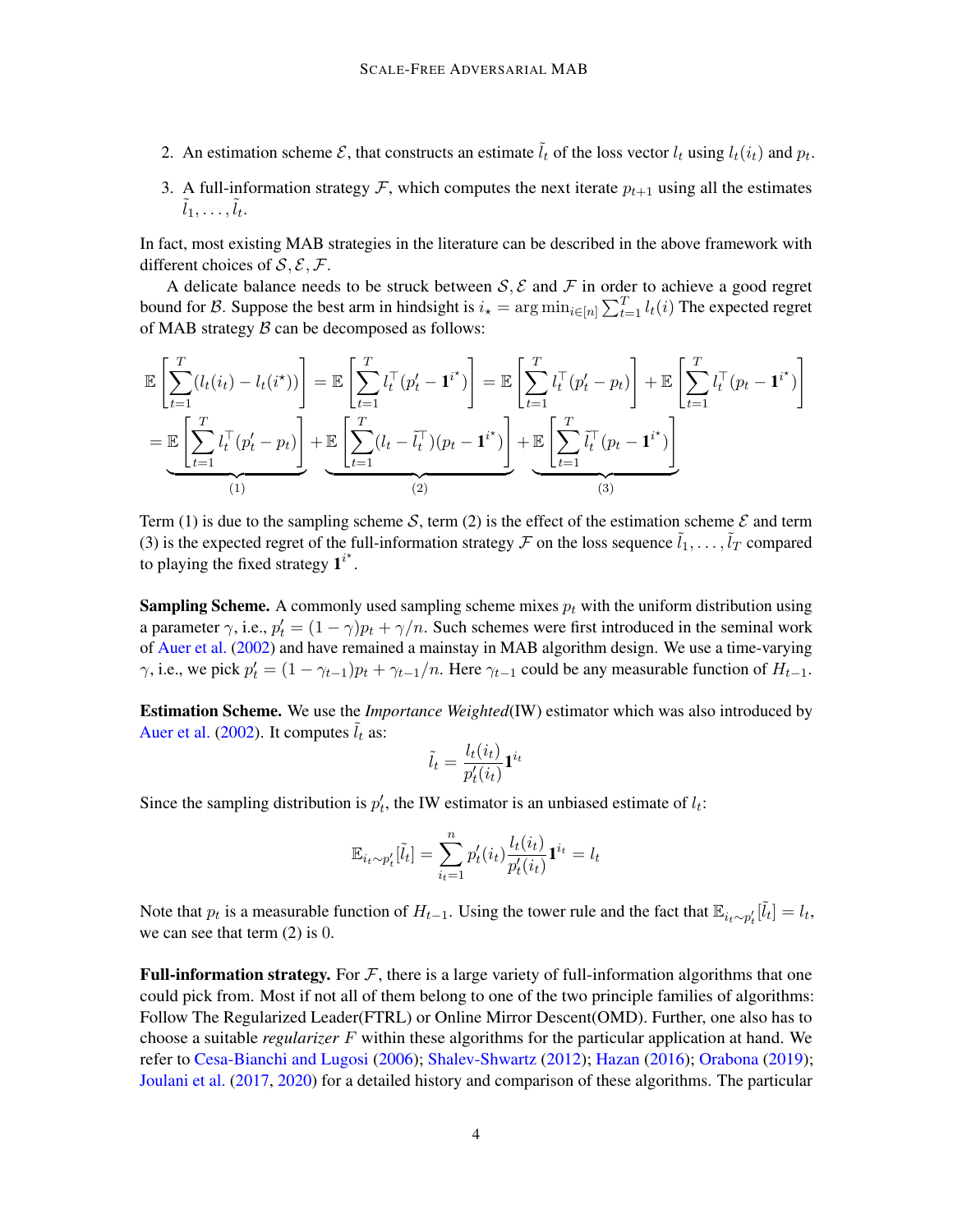algorithm we use is FTRL with a  $H_t$  measurable, adaptive learning rate  $\eta_t$  that resembles the adaptive schemes in AdaHedge [\(de Rooij et al.,](#page-14-0) [2014\)](#page-14-0) and AdaFTRL (Orabona and Pál, [2018\)](#page-15-2).

The regret of F has an component called the stability term  $\Psi_p : \mathbb{R}^n \to \mathbb{R}$ . In the bandit case, F receives the IW estimates  $\tilde{l}_t$ . So, it is important that the stability term be bounded with IW estimates. Without going into any technical details, we note that it is desirable to have a stability term bounded by  $\Psi_p(l) \leq p^{\top}l^2$  as its expectation with IW estimates can be bounded.

Previous techniques to bound the stability term by  $p<sup>T</sup>l<sup>2</sup>$  relied on the assumptions on l, such as either  $l \ge 0$  or  $l \ge -1$  (See (Lattimore and Szepesvári, [2019,](#page-15-9) Page 5)). For arbitrary  $l \in \mathbb{R}^n$ , we show that it is possible to bound the stability term by  $p<sup>T</sup>l<sup>2</sup>$  using the *log-barrier* regularizer. The procedure we develop to obtain this bound is the main technical contribution of our paper.

The complete algorithm for the scale-free MAB problem is described below. We give two choices for the exploration parameter  $\gamma_t$ . A simple non-adaptive scheme that is similar to the one in [Hadiji](#page-14-2) [and Stoltz](#page-14-2) [\(2020\)](#page-14-2), where  $\gamma_t \propto \frac{1}{\sqrt{2}}$  $\frac{1}{t}$  and an adaptive scheme that picks  $\gamma_t$  in a fashion that resembles the adaptive learning rate scheme  $\eta_t$ .

## Algorithm 1: Scale-Free Multi Armed Bandit

<span id="page-4-0"></span>Starting Parameters:  $\eta_0 = n, \gamma_0 = 1/2$ Regularizer  $F(q) = \sum_{n=1}^{n}$  $i=1$  $(f(q(i)) - f(1/n))$ , where  $f(x) = -\log(x)$ First iterate  $p_1 = (1/n, \ldots, 1/n)$ for  $t = 1$  *to*  $T$  do Sampling Scheme:  $p'_t = (1 - \gamma_{t-1})p_t + \frac{\gamma_{t-1}}{n}$ n Sample Arm  $i_t \sim p'_t$  and see loss  $l_t(i_t)$ . Estimation Scheme:  $\tilde{l}_t = \frac{l_t(i_t)}{r_t(i_t)}$  $\frac{\iota_t(\iota_t)}{p'_t(i_t)}1^{i_t}$ Compute  $\gamma_t$  for next step: (Option 1) Non-adaptive  $\gamma_t = \min(1/2, \sqrt{n/t})$ (Option 2) Adaptive  $\gamma_t = \frac{n}{2 + \sum_{k=1}^{t} n_k}$  $2n + \sum_{s=1}^{t} \Gamma_s(\gamma_{s-1})$ where  $\Gamma_t(\gamma) = \frac{\gamma |l_t(i_t)|}{(1 - \gamma)p_t(i_t) + \gamma/n}$ Compute  $\eta_t = \frac{n}{1 + \sum_{k=1}^{t} n_k}$  $\frac{1}{1 + \sum_{s=1}^{t} M_s(\eta_{s-1})}$ where  $M_t(\eta) = \sup$  $q \in \Delta_n$  $\left[\tilde{l}_t^\top (p_t - q) - \frac{1}{n}\right]$  $\frac{1}{\eta} \text{Breg}_F(q||p_t)$ Find next iterate using FTRL:  $p_{t+1} = \arg \min_{q \in \Delta_n}$  $\sqrt{ }$  $F(q) + \eta_t \sum$ t  $s=1$  $q^{\top}\tilde{l}_s$ end

Our main result is the following regret bound for Algorithm [1.](#page-4-0)

<span id="page-4-1"></span>**Theorem [1](#page-4-0)** For any  $l_1, \ldots, l_T \in \mathbb{R}^n$ , the expected regret of Algorithm 1 is at most:

- *1.*  $\tilde{\mathcal{O}}(\sqrt{ }$  $\overline{nL_2} + L_{\infty}$ √  $(nT)$  if  $\gamma_t$  is non-adaptive (Option 1) and  $T\geq 4n$
- 2.  $\tilde{\mathcal{O}}(\sqrt{2})$  $\overline{nL_2} + L_{\infty}$ √  $\overline{nL_1}$ ) if  $\gamma_t$  is adaptive (Option 2)

*Where*  $L_{\infty} = \max_t ||l_t||_{\infty}$ ,  $L_2 = \sum_{t=1}^T ||l_t||_2^2$ ,  $L_1 = \sum_{t=1}^T ||l_t||_1$ .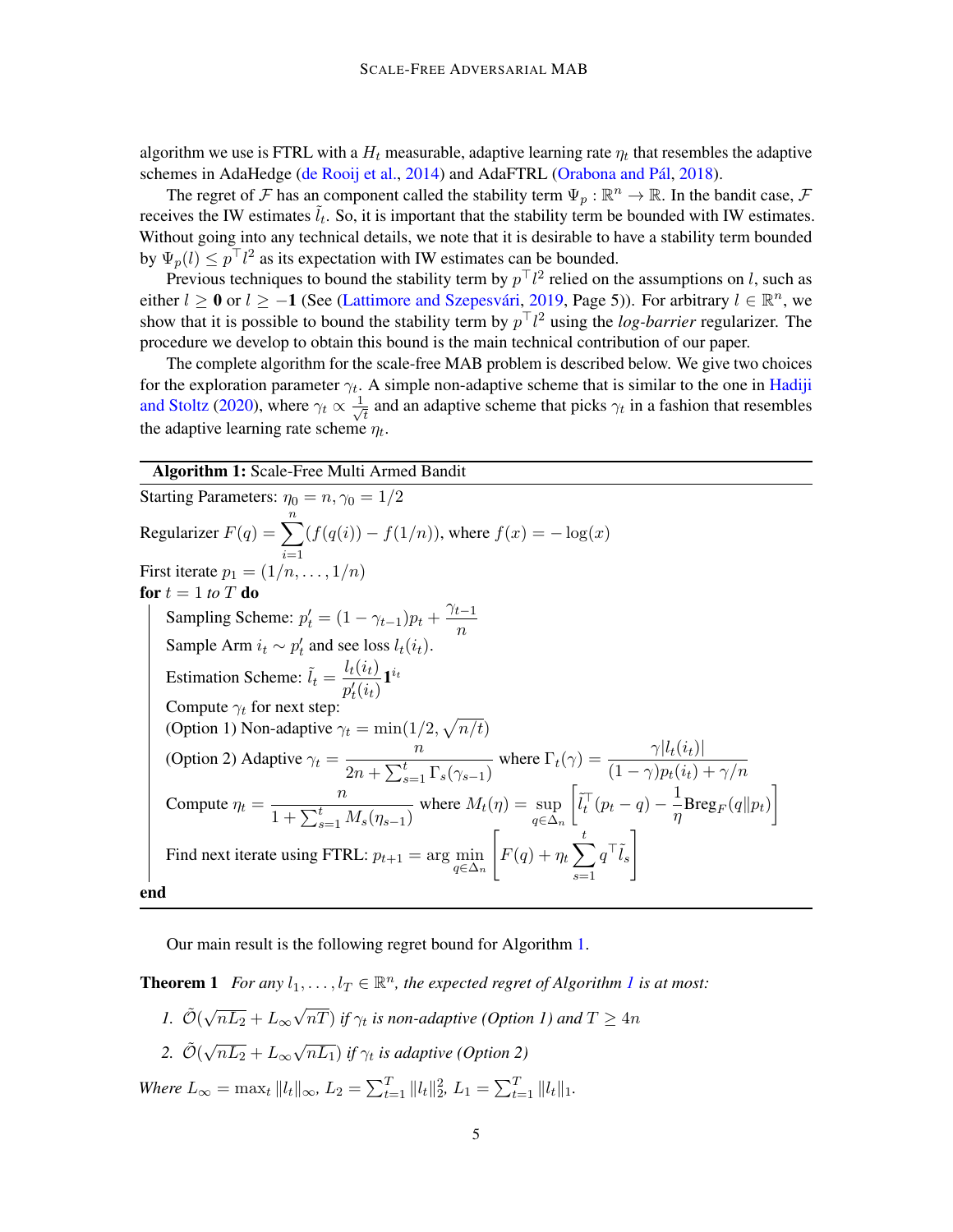# <span id="page-5-0"></span>3. Preliminaries

We begin by recalling a few definitions.

**Definition 2 (Legendre function)** *A continuous function*  $F: \mathcal{D} \to \mathbb{R}$  *is Legendre if* F *is strictly convex, continuously differentiable on Interior*(D) *and*  $\lim_{x\to\mathcal{D}/\text{Interior}(\mathcal{D})} \|\nabla F(x)\| = +\infty$ *.* 

For instance, the function  $x \log(x) - x$ ,  $-\sqrt{x}$ ,  $-\log(x)$  are all Legendre on  $(0, \infty)$ 

Definition 3 (Bregman Divergence) *The Bregman Divergence of function* F *is:*

$$
Breg_F(x||y) = F(x) - F(y) - \nabla F(y)^\top (x - y).
$$

**Definition 4 (Potential Function)** *A function*  $\psi$  :  $(-\infty, a) \rightarrow (0, +\infty)$  *for some*  $a \in \mathbb{R} \cup \{+\infty\}$ *is called a Potential if it is convex, strictly increasing, continuously differentiable and satisfies:*



<span id="page-5-1"></span>Figure 1: Potential Function

For instance,  $\exp(x)$  is a potential with  $a = \infty$  and  $-1/x$  is a potential with  $a = 0$ . A potential function typically looks like Figure [1.](#page-5-1) Potentials were introduced in [Audibert and Bubeck](#page-13-2) [\(2009\)](#page-13-2); [Audibert et al.](#page-13-7) [\(2011,](#page-13-7) [2014\)](#page-13-8) for analyzing the Implicitly Normalized Forecaster(INF) algorithm, of which Poly-INF is a specific case.

Associated with a potential  $\psi$ , we define a function  $f_{\psi}$  as the indefinite integral  $f_{\psi}(z)$  =  $\int \psi^{-1}(z)dz + C$ . Since the domain of  $\psi^{-1}$  is  $(0, \infty)$ , the domain of  $f_{\psi}$  is also  $(0, \infty)$ . For instance, if  $\psi(x) = -1/x$  on the domain  $(-\infty, 0)$ , the associated function is  $f_{\psi}(x) = -\log(x) + C$ .

Observe that  $f'_{\psi}(z) = \psi^{-1}(z)$  and  $f''_{\psi}(z) = [\psi'(\psi^{-1}(z))]^{-1}$ . Since  $\psi$  is strictly convex and increasing,  $\psi' > 0$  and thus  $f''_{\psi} > 0$ , making  $f_{\psi}$  strictly convex. Moreover,  $\lim_{z\to 0} |f'_{\psi}(z)| =$  $\lim_{z\to 0}$   $|\psi^{-1}(z)| = +\infty$ . Thus  $f_{\psi}$  is a Legendre function on  $(0, \infty)$ . Define the function  $F_{\psi}$ :  $\mathbb{R}^n \to \mathbb{R}$  as  $F_{\psi}(x) = \sum_{i=1}^n [f_{\psi}(x(i)) - f_{\psi}(1/n)].$  This function is Legendre on  $(0, \infty)^n$ .

Given a potential  $\psi$  :  $(-\infty, a) \rightarrow (0, +\infty)$  and its associated function  $f_{\psi}$ , the Legendre-Fenchel dual of  $f_{\psi}$  is  $f_{\psi}^{\star}: (-\infty, a) \to \mathbb{R}$  defined as  $f_{\psi}^{\star}(u) = \sup_{z>0}(zu - f_{\psi}(z))$ . The supremum is achieved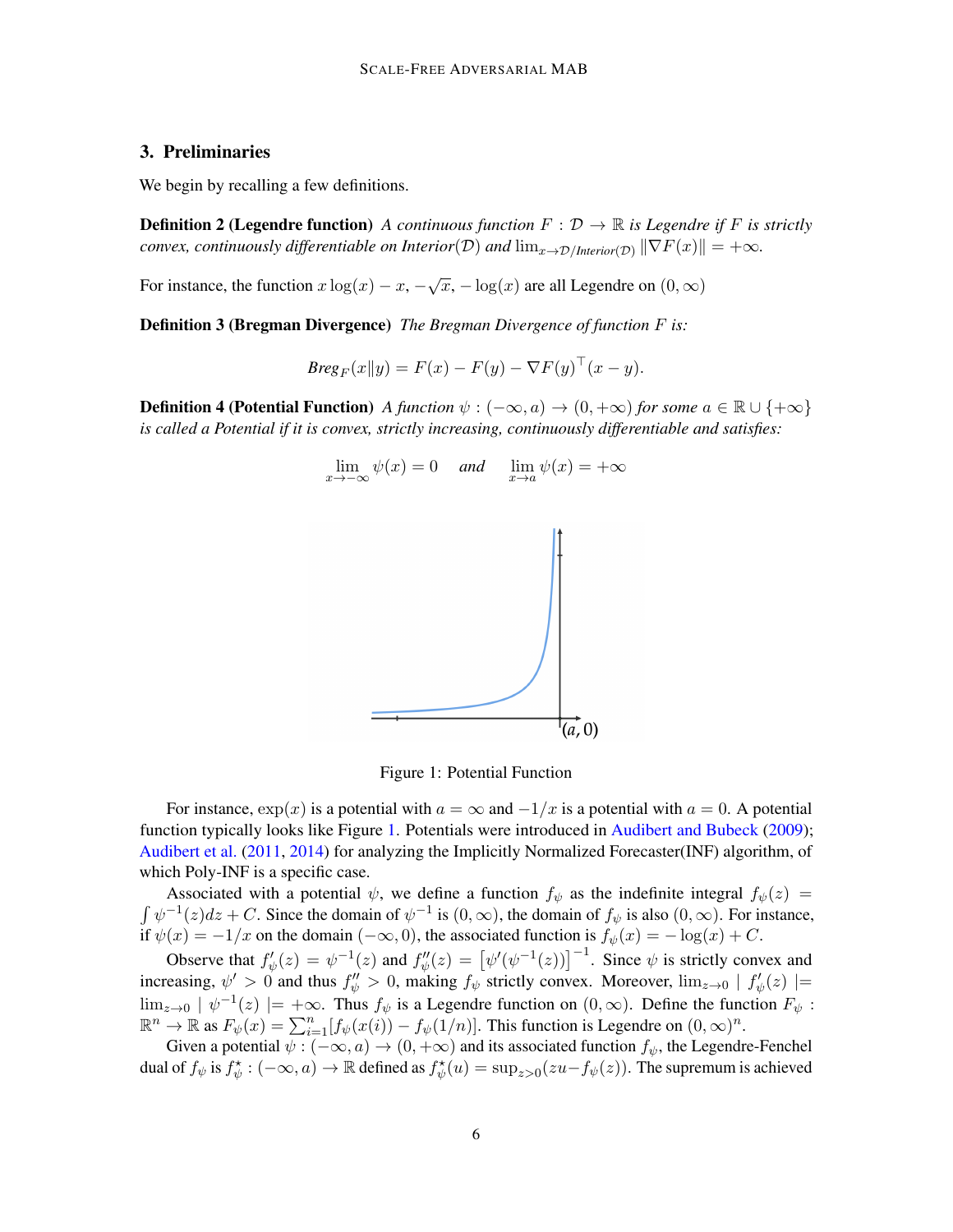at  $z = f'_\psi$  $f^{\dagger}(u) = \psi(u)$ . So we have that  $f^{\dagger}_{\psi}(u) = u\psi(u) - f_{\psi}(\psi(u))$ . This implies  $f^{\dagger}_{\psi}(u) = \psi(u)$ and  $f_{\psi}^{\star \prime \prime}(u) = \psi'(u)$ . Further, using integration by parts on  $\int \psi(u) du$  and substituting  $\psi(u) = s$ :

$$
\int \psi(u) du = u\psi(u) - \int u\psi'(u) du = u\psi(u) - \int \psi^{-1}(s) ds = u\psi(u) - f_{\psi}(\psi(u)) + C = f_{\psi}^{\star}(u) + C
$$

Thus  $f^*_{\psi}(u) = \int \psi(u)du - C$ . Here C is the same constant of integration picked when defining  $f_{\psi}(z) = \int \psi^{-1}(z)dz + C$ . We have the following property (proof in Appendix [A\)](#page-15-10):

<span id="page-6-1"></span>**Lemma 5** Let  $x, y$  be such that  $x = \psi(u)$  and  $y = \psi(v)$ . Then  $Breg_{f_{\psi}}(y||x) = Breg_{f_{\psi}^*}(u||v)$ 

#### <span id="page-6-0"></span>4. New local-norm lower-bounds for Bregman divergences

Let  $\psi$  be a potential and  $x, y \in \mathbb{R}_+$ . We show a general way of obtaining lower-bounds using potential functions, that are of the form:

$$
\mathrm{Breg}_{f_{\psi}}(y||x) \ge \frac{1}{2w(x)}(x-y)^2
$$

<span id="page-6-2"></span>Where  $w$  is some positive function.

**Lemma 6** Let  $\psi$  be a potential and  $x \in \mathbb{R}_+$  such that  $x = \psi(u)$  for some u. Let  $\phi$  be a non*negative function such that*  $\psi(u + \phi(u))$  *exists. Define the function*  $m(z) = \frac{\psi(z + \phi(z)) - \psi(z)}{\phi(z)}$ *. For all*  $0 < y \leq \psi(u + \phi(u))$  we have the lower bound:  $Breg_{f_{\psi}}(y||x) \geq \frac{1}{2}$  $\overline{2}$  $(x-y)^2$  $\overline{m(\psi^{-1}(x))}$ 

**Proof** Let v be such that  $y = \psi(v)$ . Using Lemma [5,](#page-6-1) we have  $Breg_{f_{\psi}}(y||x) = Breg_{f_{\psi}^*}(u||v)$ . Using the fact that  $f^*_{\psi}(u) = \int \psi(u)du - C$ , we have:

Breg<sub>$$
f^*_{\psi}
$$</sub>(u||v) =  $f^*_{\psi}(u) - f^*_{\psi}(v) - f^*_{\psi}(v)(u - v) = \int_v^u \psi(s) - y(u - v)$ 

We can visualize  $Breg_{f^*_{\psi}}(u||v)$  using the potential function. When  $v \leq u$ , it is the area with green borders in Figure [2](#page-7-1) and when  $u \leq v$ , it is the area with green borders in Figure [3.](#page-7-2)

Consider the line passing through  $(u, x)$  and  $(u + \phi(u), \psi(u + \phi(u))$ . Its slope is  $m(u) \ge$  $\psi'(u) > 0$ . In both cases, the height of the red triangle is  $|x-y|$  and its base is  $\frac{|x-y|}{m(u)}$ . So, the area of the red triangle will be  $\frac{1}{2}$  $(x-y)^2$  $\frac{x-y}{m(u)}$ . Since the triangle is always smaller than Breg<sub>f<sup>\*</sup>{i}</sub>(u||v), we have the lower bound  $\text{Breg}_{f_\psi}(y\|x)\geq \frac{1}{2}$ 2  $\frac{(x-y)^2}{m(\psi^{-1}(x))}$ .

<span id="page-6-3"></span>In the context of online learning, local-norm lower-bounds have been studied before, see for example [Orabona](#page-15-8) [\(2019\)](#page-15-8). However, these relied upon Taylor's theorem to show that  $\text{Breg}_{f_{\psi}}(y||x) =$ 1  $\frac{1}{2}(x-y)^2 f''_{\psi}(z)$  for some  $z \in [x, y]$ . Then, they used further conditions on  $x, y$  to argue that  $cf''_{\psi}(x) \leq f''_{\psi}(z)$  for some positive constant c and thus arrive at  $Breg_{f_{\psi}}(y||x) \geq \frac{c}{2}$  $\frac{c}{2}(x-y)^2 f''_{\psi}(x).$ We generalize this argument in Lemma [6,](#page-6-2) through which we are able to generate a more rich class of lower-bounds. We illustrate with an example below: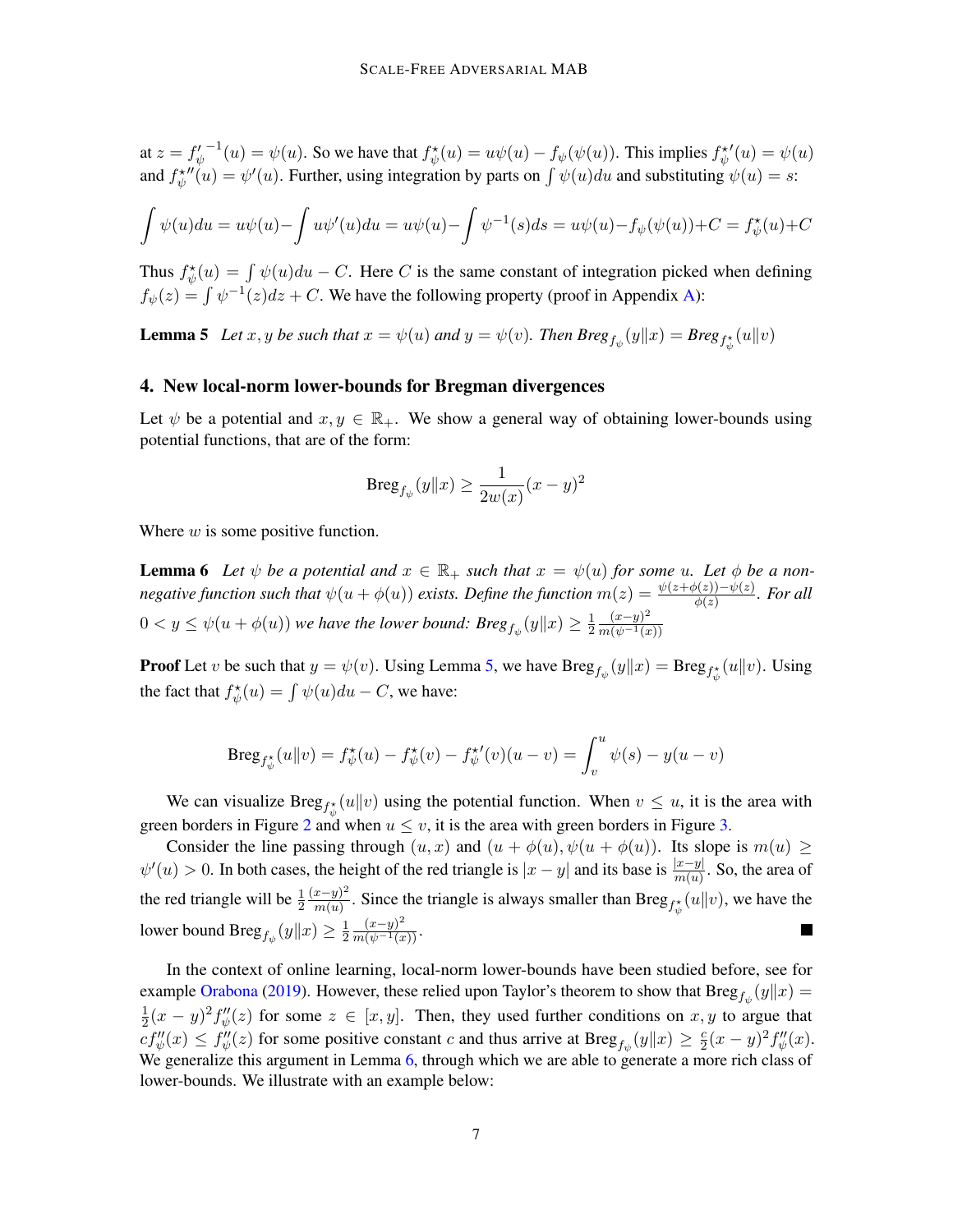

**Corollary 7** Let  $\psi(u) = -1/u$  in the domain  $(-\infty, 0)$ . For  $x, y \in (0, 1]$ , we have the lower-bound

<span id="page-7-2"></span><span id="page-7-1"></span>
$$
Breg_{f_{\psi}}(y||x) = \frac{y}{x} - 1 - \ln\left(\frac{y}{x}\right) \ge \frac{1}{2}\frac{(x-y)^2}{x}
$$

**Proof** For any  $x \in (0, 1]$ , let  $u \in (-\infty, -1]$  be such that  $\psi(u) = x$ . Let  $\phi(u) = -1 - u$ . Clearly,  $\phi(u) \geq 0$  and  $\psi(u + \phi(u)) = \psi(-1) = 1$ . We have

$$
m(u) = \frac{\psi(u + \phi(u)) - \psi(u)}{\phi(u)} = \frac{1 + \frac{1}{u}}{-1 - u} = \frac{-1}{u} = \psi(u) = x
$$

Applying Lemma [6,](#page-6-2) we have the lower-bound for all  $0 < y \le 1$ :

$$
\operatorname{Breg}_{f_{\psi}}(y||x) = \frac{y}{x} - 1 - \ln\left(\frac{y}{x}\right) \ge \frac{1}{2} \frac{(x-y)^2}{m(\psi^{-1}(x))} = \frac{1}{2} \frac{(x-y)^2}{x}
$$

The result of Corollary [7](#page-6-3) is illustrated in Figure [4.](#page-8-1) The shaded region is  $\{(x, y) : x \geq 0, y \geq 0\}$  $0, \frac{y}{x} - 1 - \ln\left(\frac{y}{x}\right)$  $\frac{y}{x}$ )  $\geq \frac{1}{2}$ 2  $(x-y)^2$  $\frac{-y}{x}$ . Clearly the region  $\{(x, y) : 0 \le x \le 1, 0 \le y \le 1\}$  is within the shaded region.

## <span id="page-7-0"></span>5. Full-Information FTRL and AdaFTRL

The iterates of FTRL with the regularizer  $F_{\psi}(x) = \sum_{i=1}^{n} [f_{\psi}(x(i)) - f_{\psi}(1/n)]$  for some potential function  $\psi$  and positive learning rates  $\{\eta_t\}_{t=0}^T$ , are of the form:

$$
p_{t+1} = \arg\min_{q \in \Delta_n} \left[ F_{\psi}(q) + \eta_t \sum_{s=1}^t l_s^{\top} q \right]
$$

Since  $F_{\psi}$  is Legendre, the point  $p_{t+1}$  always exists strictly inside  $\Delta_n$ . [Orabona](#page-15-8) [\(2019\)](#page-15-8) and [Joulani](#page-14-8) [et al.](#page-14-8) [\(2017,](#page-14-8) [2020\)](#page-14-9) provide general purpose regret analysis of FTRL. For the sake of completeness,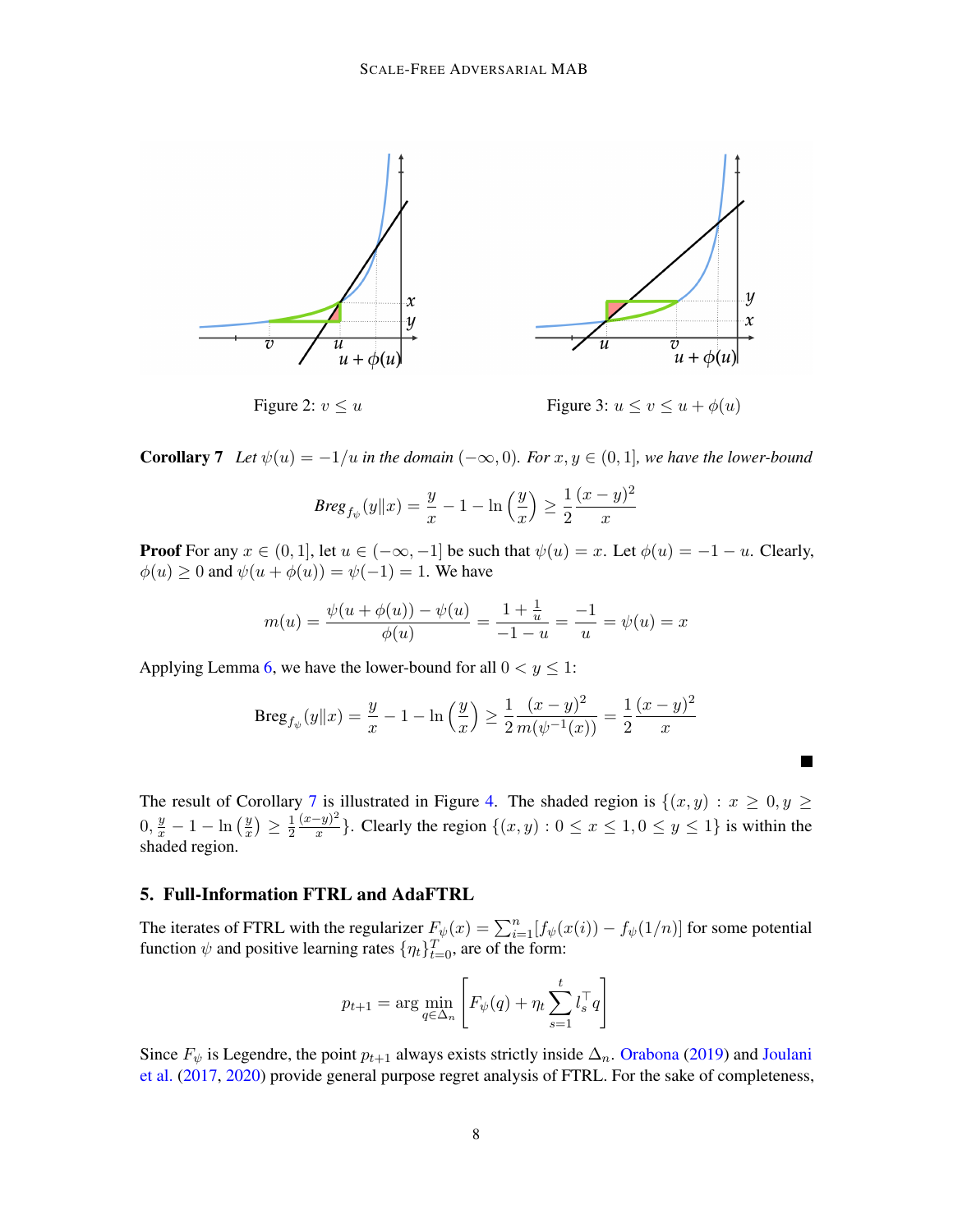

we show a simple way of analyzing FTRL when the action set is  $\Delta_n$  and the regularizer chosen is of the form  $F_{\psi}(x) = \sum_{i=1}^{n} [f_{\psi}(x(i)) - f_{\psi}(1/n)]$  in Appendix [C.](#page-17-0)

The AdaFTRL strategy picks a specific sequence of learning rate  $\eta_t$  based on the history  $H_t$ . This strategy was analyzed in Orabona and Pál [\(2018\)](#page-15-2) and a simpler analysis was given by [Koolen](#page-15-3) [\(2016\)](#page-15-3). Our analysis is adapted from [Hadiji and Stoltz](#page-14-2) [\(2020,](#page-14-2) Section E.2.1). We consider the adaptive learning rate:

<span id="page-8-1"></span>
$$
\eta_t = \frac{\alpha}{\beta + \sum_{s=1}^t M_s(\eta_{s-1})}
$$

Where  $M_t(\eta) = \sup_{q \in \Delta_n} \left[ l_t^{\top} (p_t - q) - \frac{1}{\eta} \right]$  $\frac{1}{\eta} \text{Breg}_{F_{\psi}}(q||p_t)$ , is the *Mixability Gap* and  $\alpha, \beta > 0$ . Since  $q = p_t$  is a feasible solution for this optimization problem, we have  $M_t(\eta) \geq 0$ . Let  $p_t^*$  be the optimal value of  $q$  in the optimization. We have the upper bound

$$
M_t(\eta) = l_t^\top (p_t - p_t^\star) - \frac{1}{\eta} \text{Breg}_{F_\psi}(p_t^\star \| p_t) \leq l_t^\top (p_t - p_t^\star) \leq 2 \|l_t\|_\infty
$$

<span id="page-8-0"></span>Since  $M_t(\eta)$  are non-negative and bounded, the sequence  $\eta_t$  is non-increasing.

**Theorem 8** If the regularizer is the log-barrier  $F_{\psi}(x) = \sum_{i=1}^{n} [\log(1/n) - \log(x(i))]$  then for any  $i \in [n], \epsilon \in (0, 1]$  and any sequence of losses  $l_1, \ldots, l_T$ , the iterates of AdaFTRL satisfy the regret *inequality*  $\sum_{t=1}^{T} l_t^{\top} (p_t - \boldsymbol{I}_{\epsilon}^i)$ *:* 

$$
\leq n\log (1/\epsilon)\left(\frac{\beta}{\alpha}+\frac{2\sup_t\|l_t\|_\infty}{\alpha}\right)+2\sup_t\|l_t\|_\infty+\sqrt{\sum_{t=1}^Tp_t^\top l_t^2}\left(\frac{n\log (1/\epsilon)}{\sqrt{\alpha}}+\sqrt{\alpha}\right)
$$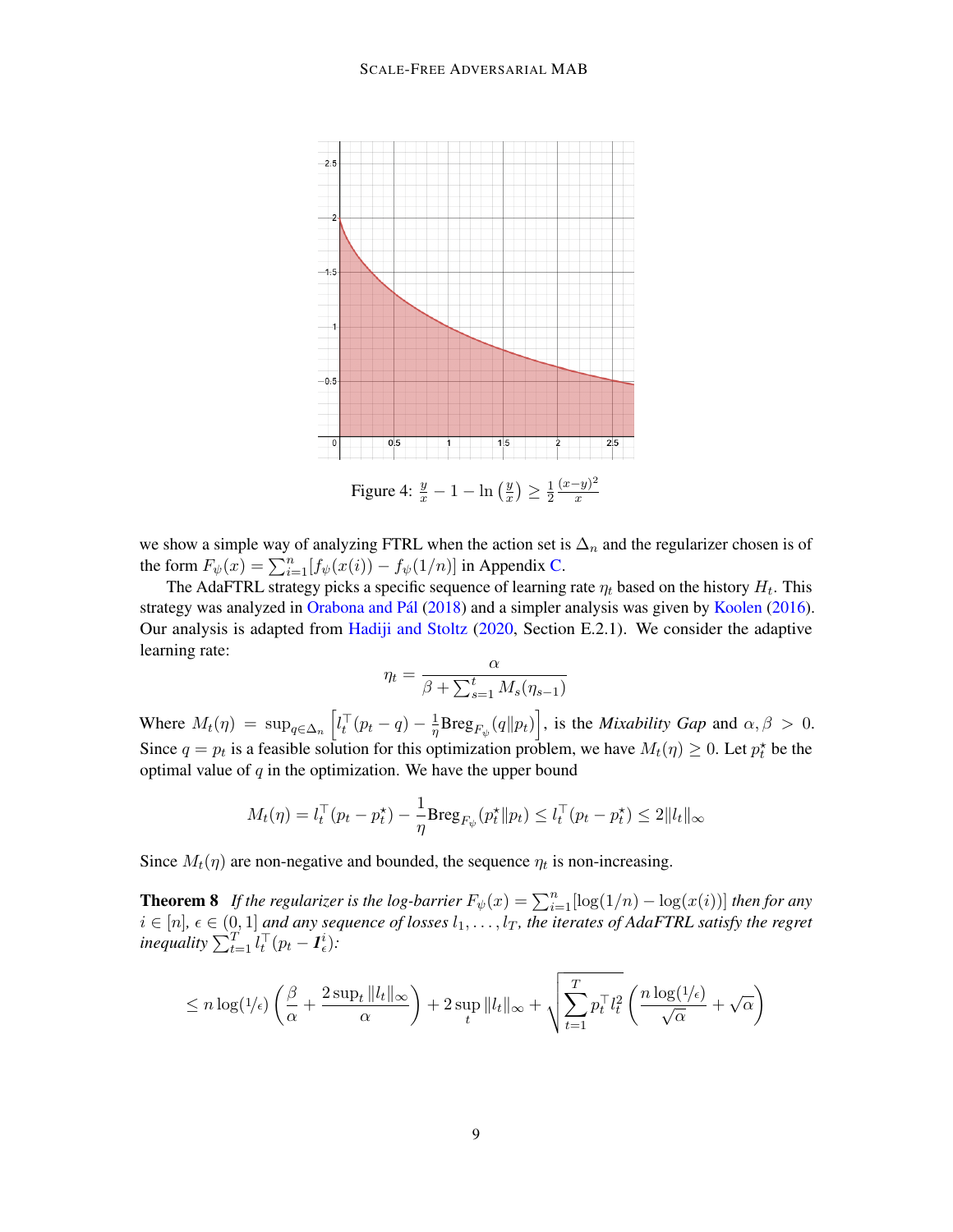**Proof** The log-barrier regularizer  $F_{\psi}(x) = \sum_{i=1}^{n} [\log(1/n) - \log(x(i))]$  is obtained by using the potential  $\psi(u) = -1/u$  on the domain  $(-\infty, 0)$ . Using Corollary [7,](#page-6-3) we have the lower-bound:

$$
\mathrm{Breg}_{F_{\psi}}(p_{t}^{\star} \| p_{t}) = \sum_{i=1}^{n} \mathrm{Breg}_{f_{\psi}}(p_{t}^{\star}(i) \| p_{t}(i)) \geq \sum_{i=1}^{n} \frac{1}{2} \frac{(p_{t}(i) - p_{t}^{\star}(i))^{2}}{p_{t}(i)}
$$

This gives us the upper-bound:

$$
M_t(\eta) = l_t^{\top} (p_t - p_t^{\star}) - \frac{1}{\eta} \text{Breg}_{F_{\psi}}(p_t^{\star} \| p_t) \le \sum_{i=1}^n \left[ l_t(i) (p_t(i) - p_t^{\star}(i)) - \frac{(p_t(i) - p_t^{\star}(i))^2}{2\eta p_t(i)} \right]
$$
  

$$
\le \sum_{i=1}^n \sup_{s \in \mathbb{R}} \left[ l_t(i) s - \frac{1}{2\eta} \frac{s^2}{p_t(i)} \right] \le \frac{\eta}{2} \sum_{n=1}^n p_t(i) l_t(i)^2 = \frac{\eta}{2} p_t^{\top} l_t^2
$$

Thus, we have

$$
\frac{M_t(\eta_{t-1})}{\eta_{t-1}} \le \frac{1}{2} p_t^\top l_t^2
$$

Applying Theorem [13\(](#page-19-0)Appendix [C\)](#page-17-0), for any  $i \in [n]$  and  $\epsilon \in (0, 1]$  we have that  $\sum_{t=1}^{T} l_t(p_t - \mathbf{1}_{\epsilon}^i)$ :

$$
\leq F_{\psi}(\mathbf{1}^i_{\epsilon})\left(\frac{\beta}{\alpha} + \frac{2 \sup_{t} \|l_t\|_{\infty}}{\alpha}\right) + 2 \sup_{t} \|l_t\|_{\infty} + \sqrt{\sum_{t=1}^T p_t^{\top} l_t^2} \left(\frac{F_{\psi}(\mathbf{1}^i_{\epsilon})}{\sqrt{\alpha}} + \sqrt{\alpha}\right)
$$

The term  $F_{\psi}(\mathbf{1}_{\epsilon}^{i})$  can be bounded as:

$$
F_{\psi}(\mathbf{1}_{\epsilon}^{i}) = n \log(1/n) - (n - 1) \log(\epsilon/n) - \log((1 - \epsilon) + \epsilon/n)
$$
  
\$\leq n \log(1/n) - n \log(\epsilon/n) = n \log(1/\epsilon)\$

For  $p \in \Delta_n$  and regularizer  $F_{\psi}$ , the stability term  $\Psi$  is defined as

$$
\Psi_p(l) = \sup_{q \in \Delta_n} \left[ l^\top (p - q) - \text{Breg}_{F_{\psi}}(q || p) \right]
$$

Observe that  $\eta M_t(\eta) = \Psi_{p_t}(\eta l_t)$ . For the log-barrier regularizer, we have  $M_t(\eta) \le \eta p_t^{\top} l_t^2$ . Thus,  $\Psi_p(l) \leq p^{\top}l^2$  for all  $l \in \mathbb{R}^n$ . Previously, the only known way to achieve  $\Psi_p(l) \leq p^{\top}l^2$  was by using the negative-entropy regularizer along with the assumption  $l \geq -1$  (See Lattimore and Szepesvári [\(2019,](#page-15-9) Eq. 6) or Lattimore and Szepesvári [\(2020,](#page-15-0) Eq. 37.15)).

# <span id="page-9-0"></span>6. Scale-free bandit regret bounds

**Theorem [1](#page-4-0)** For any  $l_1, \ldots, l_T \in \mathbb{R}^n$ , the expected regret of Algorithm 1 is at most:

- *1.*  $\tilde{\mathcal{O}}(\sqrt{ }$  $\overline{nL_2} + L_{\infty}$ √  $(nT)$  if  $\gamma_t$  is non-adaptive (Option 1) and  $T\geq 4n$
- 2.  $\tilde{\mathcal{O}}(\sqrt{2})$  $\overline{nL_2} + L_{\infty}$ √  $\overline{nL_1}$ ) if  $\gamma_t$  is adaptive (Option 2)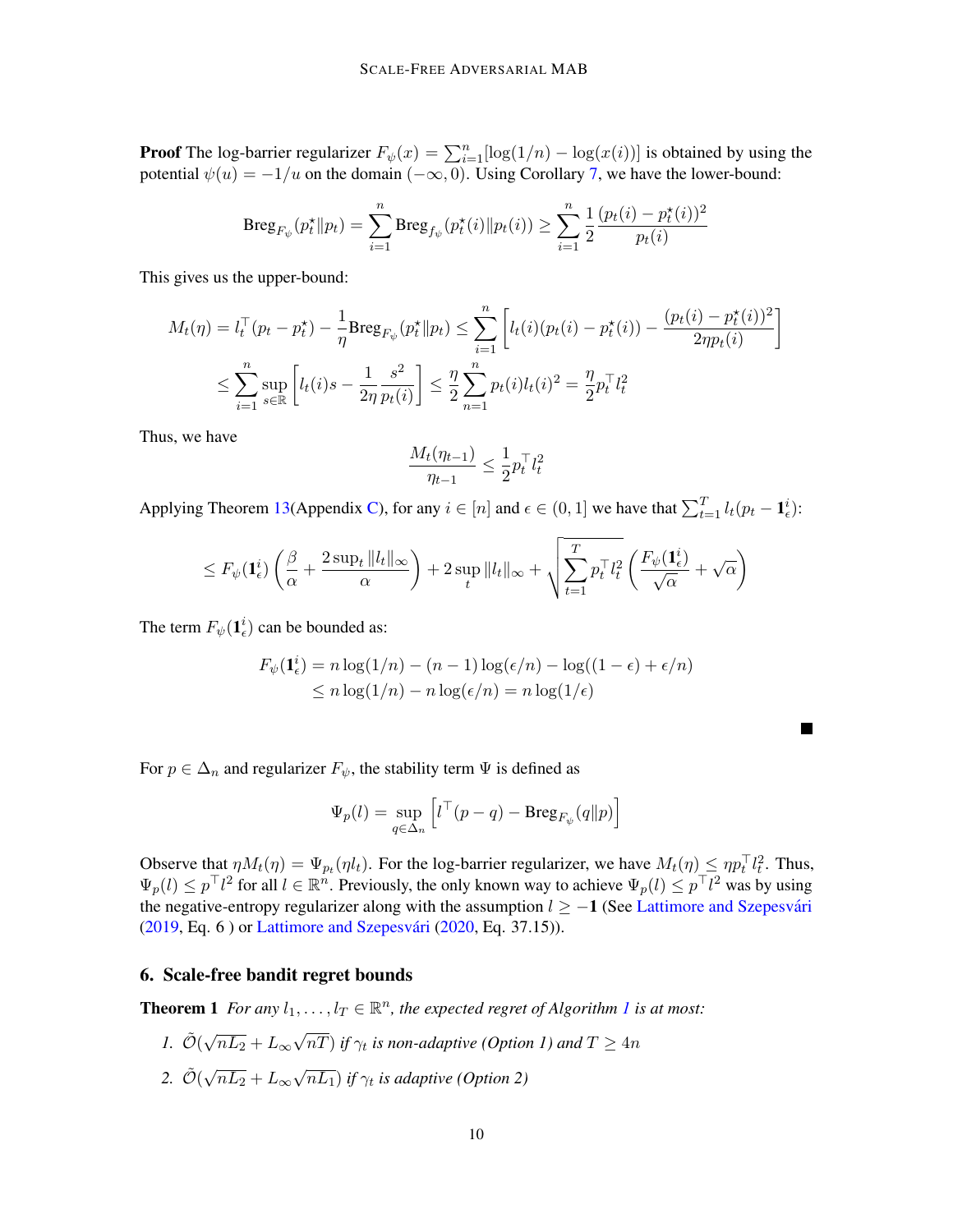Where 
$$
L_{\infty} = \max_t ||l_t||_{\infty}
$$
,  $L_2 = \sum_{t=1}^T ||l_t||_2^2$ ,  $L_1 = \sum_{t=1}^T ||l_t||_1$ .

**Proof** Suppose the best arm in hindsight is  $i_\star = \arg \min_{i \in [n]} \sum_{t=1}^T l_i(i)$ . Let  $\mathbf{1}^{i_\star}$  be the vector with  $\mathbf{1}^{i_\star}(i_\star) = 1$  and  $\mathbf{1}^{i_\star}(i) = 0$  for all  $i \neq i_\star$ . Let  $\mathbf{1}_{\epsilon}^{i_\star} = (1 - \epsilon)\mathbf{1}^{i_\star} + \epsilon/n$ . The expected regret of Algorithm [1](#page-4-0) is:

$$
\mathbb{E}\left[\sum_{t=1}^{T} l_t(i_t) - l_t(i^{\star})\right] = \mathbb{E}\left[\sum_{t=1}^{T} l_t^{\top} (p'_t - \mathbf{1}^{i_{\star}})\right] = \mathbb{E}\left[\sum_{t=1}^{T} l_t^{\top} (\mathbf{1}_{\epsilon}^{i_{\star}} - \mathbf{1}^{i_{\star}})\right] + \mathbb{E}\left[\sum_{t=1}^{T} l_t^{\top} (p'_t - \mathbf{1}_{\epsilon}^{i_{\star}})\right]
$$
\n
$$
= \underbrace{\mathbb{E}\left[\sum_{t=1}^{T} l_t^{\top} (\mathbf{1}_{\epsilon}^{i_{\star}} - \mathbf{1}^{i_{\star}})\right]}_{(1)} + \underbrace{\mathbb{E}\left[\sum_{t=1}^{T} l_t^{\top} (p_t - \mathbf{1}_{\epsilon}^{i_{\star}})\right]}_{(2)} + \underbrace{\mathbb{E}\left[\sum_{t=1}^{T} l_t^{\top} (p'_t - p_t)\right]}_{(3)}
$$

Define  $S_{\infty} = ||\sum_{t=1}^{T} l_t ||_{\infty}$ . For term (1), we have:

$$
\mathbb{E}\left[\sum_{t=1}^T l_t^\top (\mathbf{1}_{\epsilon}^{i_\star} - \mathbf{1}^{i_\star})\right] = \sum_{t=1}^T l_t^\top (\mathbf{1}_{\epsilon}^{i_\star} - \mathbf{1}^{i_\star}) \le 2\epsilon \left\|\sum_{t=1}^T l_t\right\|_{\infty} = 2\epsilon S_{\infty}
$$

For term (2), we use the fact that  $\mathbb{E}[l_t] = l_t$ :

$$
\mathbb{E}\left[\sum_{t=1}^T l_t^\top (p_t - \mathbf{1}_{\epsilon}^{i_\star})\right] = \mathbb{E}\left[\sum_{t=1}^T \tilde{l}_t^\top (p_t - \mathbf{1}_{\epsilon}^{i_\star})\right]
$$

Since Algorithm [1](#page-4-0) runs log-barrier regularized AdaFTRL with the loss sequence  $\tilde{l}_1, \ldots, \tilde{l}_T$ , we can bound the sum inside the expectation using Theorem [8](#page-8-0) as  $\sum_{t=1}^{T} \tilde{l}_{t}^{T} (p_{t} - \mathbf{1}_{\epsilon}^{\tilde{i}_{\star}})$ :

$$
\leq \log(1/\epsilon) \left( 1 + 2 \sup_{t} \|\tilde{l}_t\|_{\infty} \right) + 2 \sup_{t} \|\tilde{l}_t\|_{\infty} + \sqrt{n \sum_{t=1}^{T} p_t^{\top} \tilde{l}_t^2} \left( \log(1/\epsilon) + 1 \right) \tag{*}
$$

Consider the term  $\sup_t \|\tilde{l}_t\|_{\infty}$ :

$$
\sup_{t} \|\tilde{l}_{t}\|_{\infty} = \sup_{t} \frac{|l_{t}(i_{t})|}{p_{t}'(i_{t})} = \sup_{t} \frac{|l_{t}(i_{t})|}{(1 - \gamma_{t-1})p_{t}(i_{t}) + \gamma_{t-1}/n} \le n \sup_{t} \frac{|l_{t}(i_{t})|}{\gamma_{t-1}}
$$

Since  $\gamma_t$  is a positive, non-increasing sequence:

$$
\sup_{t} \|\tilde{l}_{t}\|_{\infty} \leq n \frac{\sup_{t} |l_{t}(i_{t})|}{\gamma_{T}} \leq \frac{nL_{\infty}}{\gamma_{T}}
$$

Finally, consider the term  $p_t^\top \tilde{l}_t^2$ :

$$
p_t^\top \tilde{l}_t^2 = p_t(i_t) \frac{l_t(i_t)^2}{p_t'(i_t)^2} = p_t(i_t) \frac{l_t(i_t)^2}{((1 - \gamma_{t-1})p_t(i_t) + \frac{\gamma_{t-1}}{n})p_t'(i_t)} \le \frac{l_t(i_t)^2}{(1 - \gamma_{t-1})p_t'(i_t)}
$$

Since  $0 \leq \gamma_{t-1} \leq 1/2$ , we have  $1 \leq (1 - \gamma_{t-1})^{-1} \leq 2$ . Thus:

$$
p_t^\top \tilde{l}_t^2 \le 2 \frac{l_t(i_t)^2}{p_t'(i_t)}
$$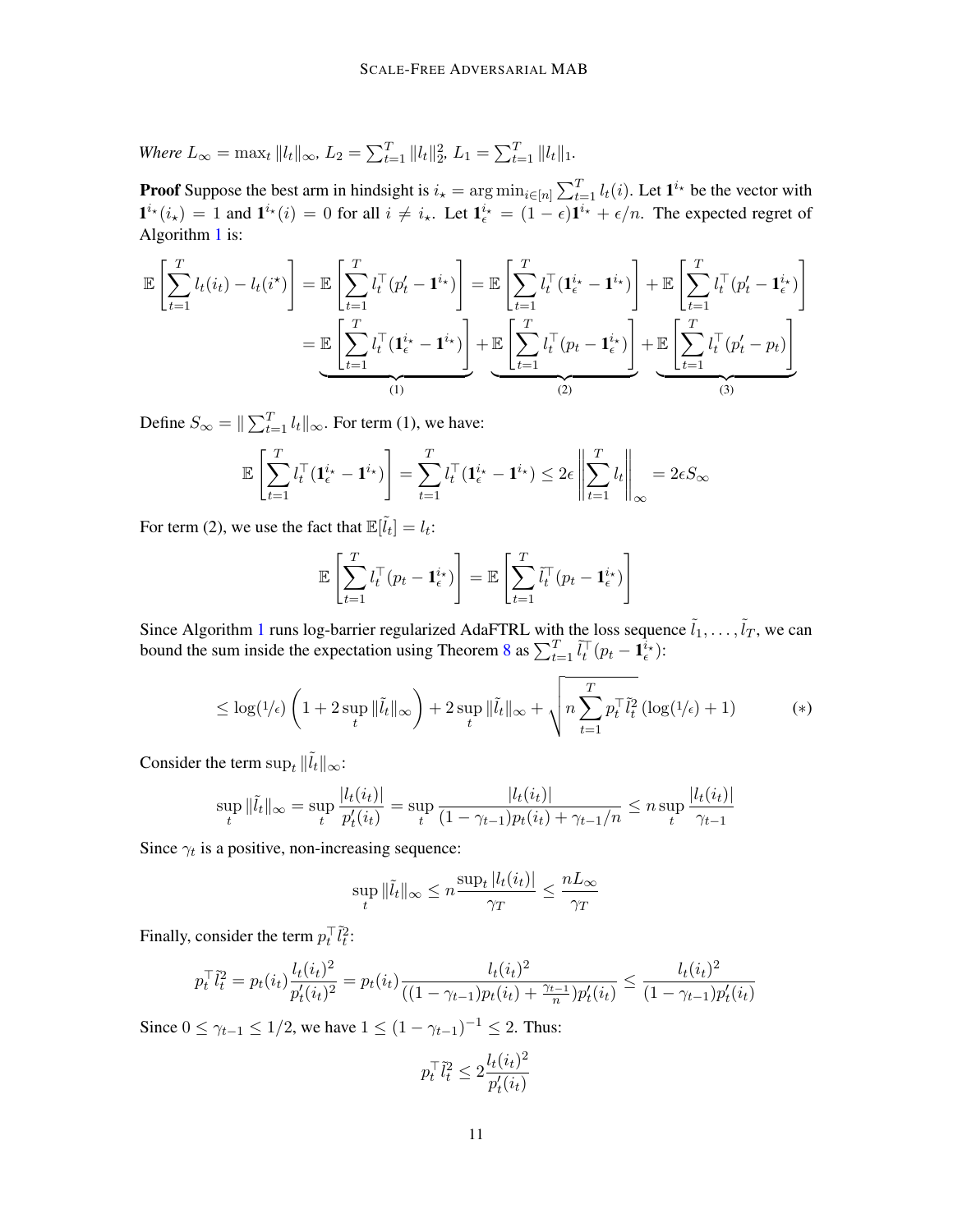Substituting these bounds in the regret inequality (\*), we have  $\sum_{t=1}^T \tilde{l}_t^{\top} (p_t - \mathbf{1}_{\epsilon}^{i_{\star}})$ :

$$
\leq \log(1/\epsilon) + \sqrt{2n \sum_{t=1}^{T} \frac{l_t(i_t)^2}{p'_t(i_t)}} \left( \log(1/\epsilon) + 1 \right) + \frac{2nL_{\infty}}{\gamma_T} \left( \log(1/\epsilon) + 1 \right)
$$

Applying expectation, we have  $\mathbb{E}\left[\sum_{t=1}^T \tilde{l}_t^\top (p_t - \mathbf{1}_{\epsilon}^{i_{\star}})\right]$ :

$$
\leq \log(1/\epsilon) + \mathbb{E}\left[\sqrt{2n\sum_{t=1}^T \frac{l_t(i_t)^2}{p'_t(i_t)}}\right] (\log(1/\epsilon) + 1) + 2nL_{\infty} (\log(1/\epsilon) + 1) \mathbb{E}\left[\frac{1}{\gamma_T}\right]
$$

For the expectation in the second term, we apply Jensen's inequality:

$$
\mathbb{E}\left[\sqrt{2n\sum_{t=1}^{T}\frac{l_t(i_t)^2}{p'_t(i_t)}}\right] \leq \sqrt{2n\mathbb{E}\sum_{t=1}^{T}\left[\frac{l_t(i_t)^2}{p'_t(i_t)}\right]} = \sqrt{2n\sum_{t=1}^{T}\sum_{i=1}^{n}l_t(i)^2} = \sqrt{2nL_2}
$$

Thus term (2) can be bounded as  $\mathbb{E}\left[\sum_{t=1}^T l_t^\top (p_t - \mathbf{1}_{\epsilon}^{i_\star})\right]$ :

$$
\leq \log(1/\epsilon) + \sqrt{2nL_2} \left( \log(1/\epsilon) + 1 \right) + 2nL_{\infty} \left( \log(1/\epsilon) + 1 \right) \mathbb{E}\left[\frac{1}{\gamma_T}\right]
$$

#### 6.1. Non-Adaptive Exploration

First, we present a simple way to bound term  $(3)$ :

$$
\mathbb{E}\left[\sum_{t=1}^T l_t^\top (p'_t - p_t)\right] = \mathbb{E}\left[\sum_{t=1}^T l_t^\top ((1 - \gamma_{t-1})p_t + \gamma_{t-1}/n - p_t)\right] = \mathbb{E}\left[\sum_{t=1}^T \gamma_{t-1} l_t^\top (1/n - p_t)\right]
$$

$$
\leq \mathbb{E}\left[2\sum_{t=1}^T \gamma_{t-1} ||l_t||_\infty\right] \leq 2L_\infty \mathbb{E}\left[\sum_{t=1}^T \gamma_{t-1}\right]
$$

Combining the upper-bounds for term (1), (2) and (3), we have  $\mathbb{E}\left[\sum_{t=1}^T l_t(i_t) - l_t(i^*)\right]$ :

$$
\leq 2\epsilon S_{\infty} + \log(1/\epsilon) + \sqrt{2nL_2} \left( \log(1/\epsilon) + 1 \right) + 2nL_{\infty} \left( \log(1/\epsilon) + 1 \right) \mathbb{E}\left[\frac{1}{\gamma_T}\right] + 2L_{\infty} \mathbb{E}\left[\sum_{t=1}^T \gamma_{t-1}\right]
$$

Pick  $\epsilon = (1 + S_{\infty})^{-1}$  and the exploration rate  $\gamma_t = \min(1/2, \sqrt{n/t})$ . If  $T \ge 4n$ , the regret of Algorithm [1](#page-4-0) with non-adaptive exploration is bounded by:

$$
\leq 2 + \log(1 + S_{\infty}) + \sqrt{2nL_2}(1 + \log(1 + S_{\infty})) + 2L_{\infty}\sqrt{n}\overline{T}(2 + \log(1 + S_{\infty}))
$$
  

$$
\leq (2 + \log(1 + S_{\infty})) \left(1 + \sqrt{2nL_2} + 2L_{\infty}\sqrt{n}\overline{T}\right)
$$
  

$$
= \tilde{O}(\sqrt{nL_2} + L_{\infty}\sqrt{n}\overline{T})
$$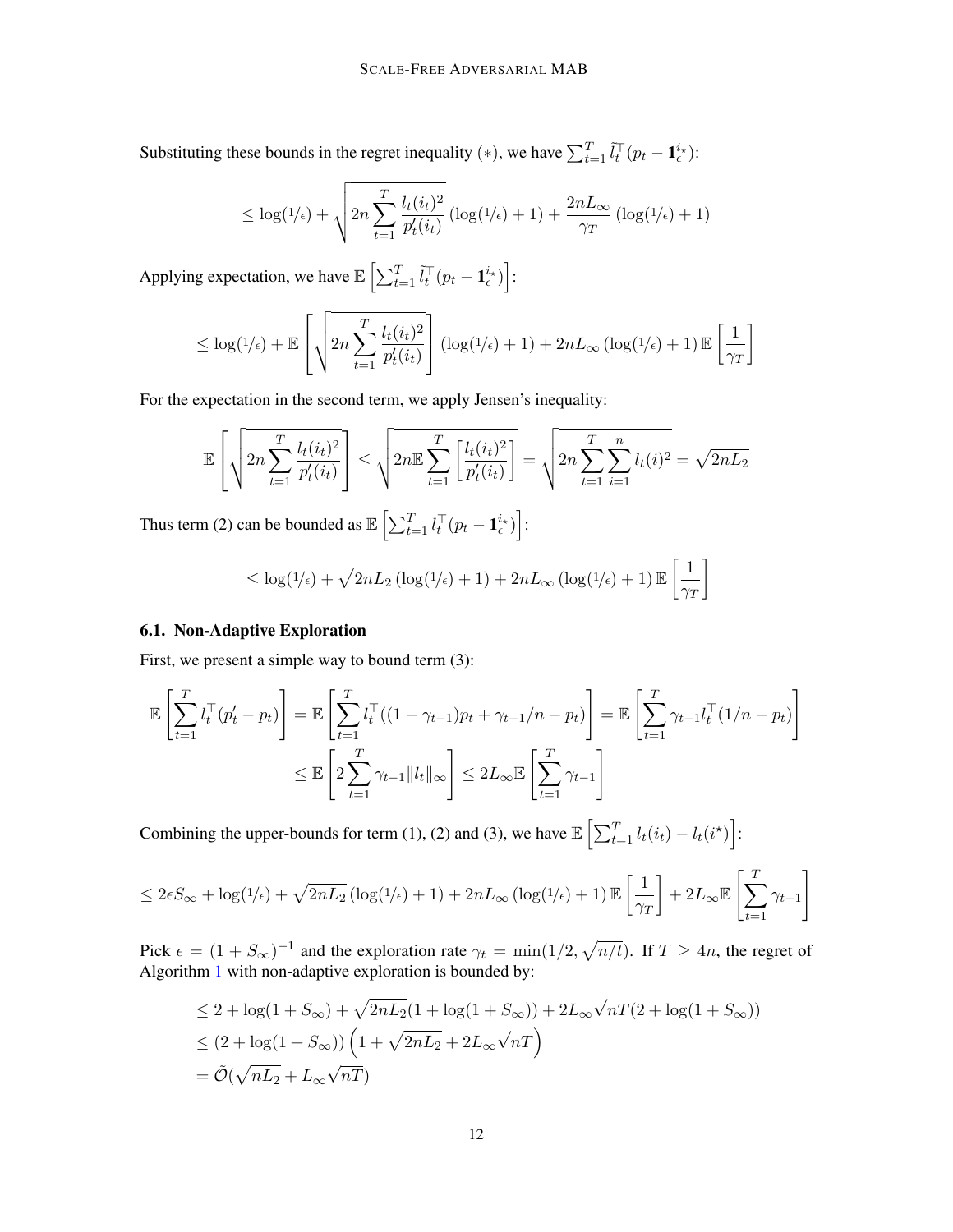# 6.2. Adaptive Exploration

An alternate way to bound term (3) is:

$$
\mathbb{E}\left[\sum_{t=1}^T l_t^\top (p_t' - p_t)\right] = \mathbb{E}\left[\sum_{t=1}^T \tilde{l}_t^\top (p_t' - p_t)\right] = \mathbb{E}\left[\sum_{t=1}^T \gamma_{t-1} \frac{l_t(i_t)}{p_t'(i_t)} (1/n - p_t(i_t))\right]
$$

$$
\leq \mathbb{E}\left[\sum_{t=1}^T \gamma_{t-1} \frac{|l_t(i_t)|}{p_t'(i_t)}\right]
$$

Combining the upper-bounds for term (1), (2) and (3), we have  $\mathbb{E}\left[\sum_{t=1}^T l_t(i_t) - l_t(i^*)\right]$ :

$$
\leq 2\epsilon S_{\infty} + \log(1/\epsilon) + \sqrt{2nL_2} \left( \log(1/\epsilon) + 1 \right) + \mathbb{E}\left[ \frac{2nL_{\infty}\left(\log(1/\epsilon) + 1\right)}{\gamma_T} + \sum_{t=1}^T \gamma_{t-1} \frac{|l_t(i_t)|}{p'_t(i_t)} \right]
$$

Consider the expression inside the expectation. Let

$$
\Gamma_t(\gamma) = \frac{\gamma |l_t(i_t)|}{(1 - \gamma)p_t(i_t) + \gamma/n}
$$

When  $0 \le \gamma \le 1/2$ , we have  $0 \le \Gamma_t(\gamma) \le n|l_t(i_t)| \le nL_\infty$ . Moreover, we have

$$
\frac{\Gamma_t(\gamma_{t-1})}{\gamma_{t-1}} = \frac{|l_t(i_t)|}{p'_t(i_t)}
$$

Pick

$$
\gamma_t = \frac{n}{2n + \sum_{s=1}^t \Gamma_s(\gamma_{s-1})}
$$

We satisfy  $0 \leq \gamma_t \leq 1/2$ . Applying Lemma [10,](#page-16-0) we have:

$$
\mathbb{E}\left[\frac{2nL_{\infty}\left(\log(1/\epsilon)+1\right)}{\gamma_{T}}+\sum_{t=1}^{T}\gamma_{t-1}\frac{|l_{t}(i_{t})|}{p_{t}'(i_{t})}\right]=\mathbb{E}\left[\frac{2nL_{\infty}\left(\log(1/\epsilon)+1\right)}{\gamma_{T}}+\sum_{t=1}^{T}\Gamma_{t}(\gamma_{t-1})\right]
$$

$$
\leq 2nL_{\infty}(2+L_{\infty})\left(\log(1/\epsilon)+1\right)+nL_{\infty}+(2L_{\infty}\left(\log(1/\epsilon)+1\right)+1)\mathbb{E}\left[\sqrt{2n\sum_{t=1}^{T}\frac{|l_{t}(i_{t})|}{p_{t}'(i_{t})}}\right]
$$

For the expectation above, we apply Jensen's inequality:

$$
\mathbb{E}\left[\sqrt{2n\sum_{t=1}^T\frac{|l_t(i_t)|}{p'_t(i_t)}}\right] \leq \sqrt{2n\mathbb{E}\sum_{t=1}^T\left[\frac{|l_t(i_t)|}{p'_t(i_t)}\right]} = \sqrt{2n\sum_{t=1}^T\sum_{i=1}^n|l_t(i)|} = \sqrt{2nL_1}
$$

Pick  $\epsilon = (1 + S_{\infty})^{-1}$  $\epsilon = (1 + S_{\infty})^{-1}$  $\epsilon = (1 + S_{\infty})^{-1}$ . The regret of Algorithm 1 with adaptive exploration is bounded by:

$$
\leq 2 + \log(1 + S_{\infty}) + \sqrt{2nL_2} (\log(1 + S_{\infty}) + 1)
$$
  
+  $2nL_{\infty}(2 + L_{\infty}) (\log(1 + S_{\infty}) + 1) + nL_{\infty} + (2L_{\infty} (\log(1 + S_{\infty}) + 1) + 1) \sqrt{2nL_1}$   
=  $\tilde{\mathcal{O}}(\sqrt{nL_2} + L_{\infty} \sqrt{nL_1})$ 

 $\blacksquare$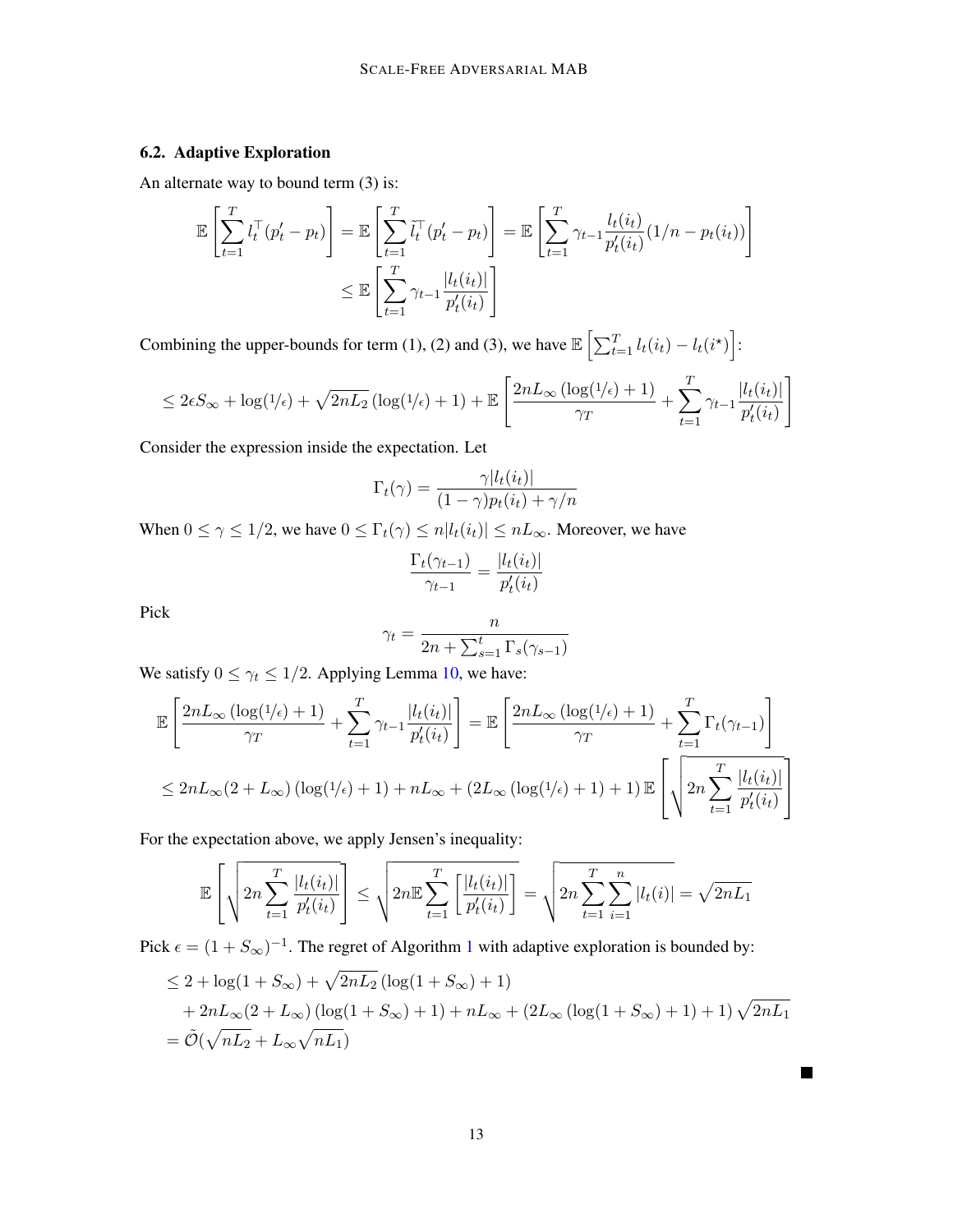# **References**

- <span id="page-13-3"></span>Chamy Allenberg, Peter Auer, László Györfi, and György Ottucsák. Hannan consistency in on-line learning in case of unbounded losses under partial monitoring. In José L. Balcázar, Philip M. Long, and Frank Stephan, editors, *Algorithmic Learning Theory, 17th International Conference, ALT 2006, Barcelona, Spain, October 7-10, 2006, Proceedings*, volume 4264 of *Lecture Notes in Computer Science*, pages 229–243. Springer, 2006. doi: 10.1007/11894841\ 20. URL [https:](https://doi.org/10.1007/11894841_20) [//doi.org/10.1007/11894841\\_20](https://doi.org/10.1007/11894841_20).
- <span id="page-13-2"></span>Jean-Yves Audibert and Sebastien Bubeck. Minimax policies for adversarial and stochastic bandits. ´ In *COLT 2009 - The 22nd Conference on Learning Theory, Montreal, Quebec, Canada, June 18-21, 2009*, 2009. URL [http://www.cs.mcgill.ca/%7Ecolt2009/papers/022.](http://www.cs.mcgill.ca/%7Ecolt2009/papers/022.pdf#page=1) [pdf#page=1](http://www.cs.mcgill.ca/%7Ecolt2009/papers/022.pdf#page=1).
- <span id="page-13-7"></span>Jean-Yves Audibert, Sébastien Bubeck, and Gábor Lugosi. Minimax policies for combinatorial prediction games. In Sham M. Kakade and Ulrike von Luxburg, editors, *COLT 2011 - The 24th Annual Conference on Learning Theory, June 9-11, 2011, Budapest, Hungary*, volume 19 of *JMLR Proceedings*, pages 107–132. JMLR.org, 2011. URL [http://proceedings.mlr.press/](http://proceedings.mlr.press/v19/audibert11a/audibert11a.pdf) [v19/audibert11a/audibert11a.pdf](http://proceedings.mlr.press/v19/audibert11a/audibert11a.pdf).
- <span id="page-13-8"></span>Jean-Yves Audibert, Sébastien Bubeck, and Gábor Lugosi. Regret in online combinatorial optimization. *Math. Oper. Res.*, 39(1):31–45, 2014. doi: 10.1287/moor.2013.0598. URL <https://doi.org/10.1287/moor.2013.0598>.
- <span id="page-13-1"></span>Peter Auer, Nicolò Cesa-Bianchi, Yoav Freund, and Robert E. Schapire. The nonstochastic multiarmed bandit problem. *SIAM J. Comput.*, 32(1):48–77, 2002. doi: 10.1137/S0097539701398375. URL <https://doi.org/10.1137/S0097539701398375>.
- <span id="page-13-0"></span>Sébastien Bubeck and Nicolò Cesa-Bianchi. Regret analysis of stochastic and nonstochastic multiarmed bandit problems. *Found. Trends Mach. Learn.*, 5(1):1–122, 2012. doi: 10.1561/2200000024. URL <https://doi.org/10.1561/2200000024>.
- <span id="page-13-4"></span>Sebastien Bubeck, Michael B. Cohen, and Yuanzhi Li. Sparsity, variance and curvature in multi- ´ armed bandits. In Firdaus Janoos, Mehryar Mohri, and Karthik Sridharan, editors, *Algorithmic Learning Theory, ALT 2018, 7-9 April 2018, Lanzarote, Canary Islands, Spain*, volume 83 of *Proceedings of Machine Learning Research*, pages 111–127. PMLR, 2018. URL [http:](http://proceedings.mlr.press/v83/bubeck18a.html) [//proceedings.mlr.press/v83/bubeck18a.html](http://proceedings.mlr.press/v83/bubeck18a.html).
- <span id="page-13-5"></span>Sebastien Bubeck, Yuanzhi Li, Haipeng Luo, and Chen-Yu Wei. Improved path-length regret bounds ´ for bandits. In Alina Beygelzimer and Daniel Hsu, editors, *Conference on Learning Theory, COLT 2019, 25-28 June 2019, Phoenix, AZ, USA*, volume 99 of *Proceedings of Machine Learning Research*, pages 508–528. PMLR, 2019. URL [http://proceedings.mlr.press/v99/](http://proceedings.mlr.press/v99/bubeck19b.html) [bubeck19b.html](http://proceedings.mlr.press/v99/bubeck19b.html).
- <span id="page-13-6"></span>Nicolò Cesa-Bianchi and Gábor Lugosi. *Prediction, learning, and games*. Cambridge University Press, 2006. ISBN 978-0-521-84108-5. doi: 10.1017/CBO9780511546921. URL [https:](https://doi.org/10.1017/CBO9780511546921) [//doi.org/10.1017/CBO9780511546921](https://doi.org/10.1017/CBO9780511546921).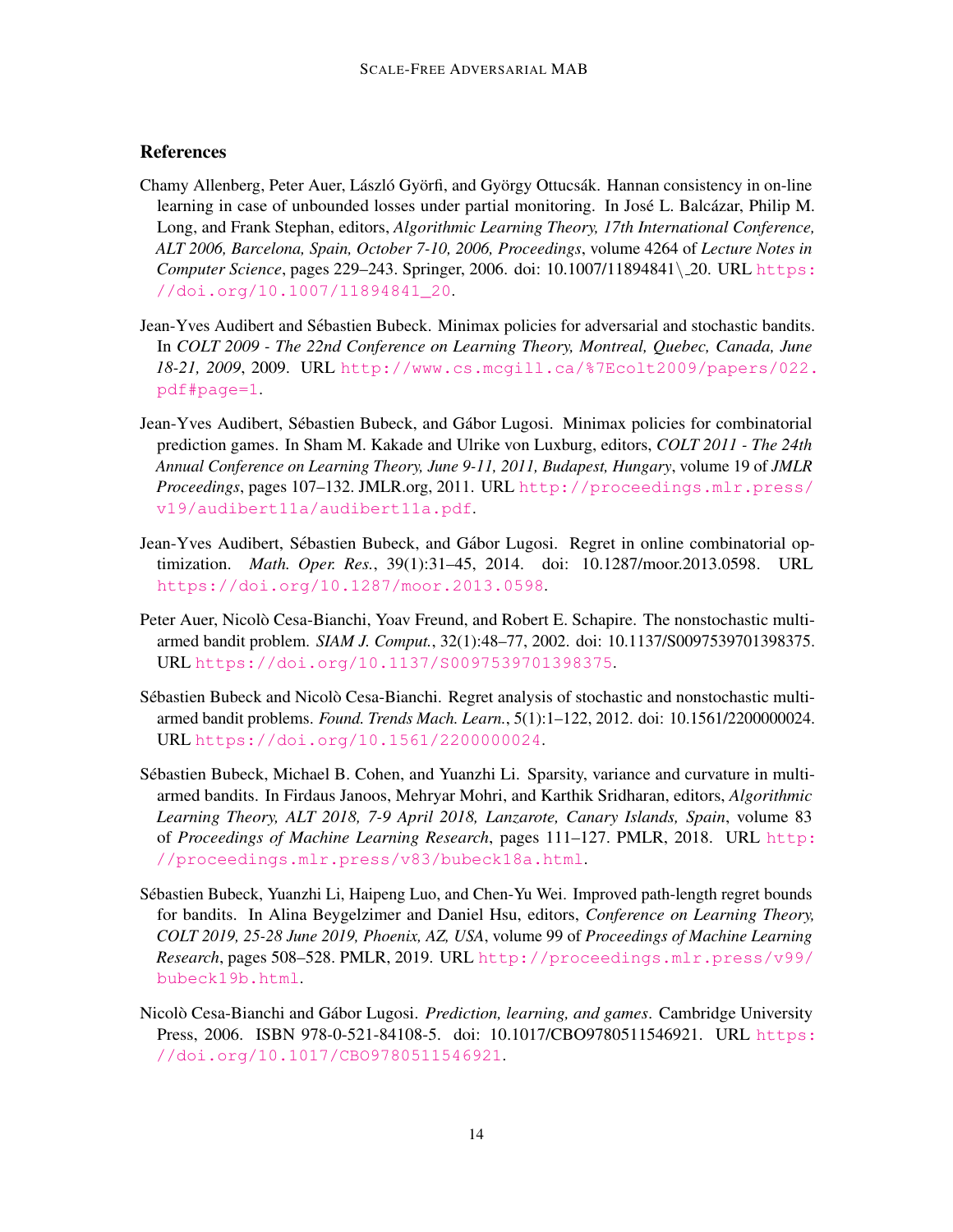- <span id="page-14-6"></span>Nicolò Cesa-Bianchi and Ohad Shamir. Bandit regret scaling with the effective loss range. In Firdaus Janoos, Mehryar Mohri, and Karthik Sridharan, editors, *Algorithmic Learning Theory, ALT 2018, 7-9 April 2018, Lanzarote, Canary Islands, Spain*, volume 83 of *Proceedings of Machine Learning Research*, pages 128–151. PMLR, 2018. URL [http://proceedings.mlr.press/v83/](http://proceedings.mlr.press/v83/cesa-bianchi18a.html) [cesa-bianchi18a.html](http://proceedings.mlr.press/v83/cesa-bianchi18a.html).
- <span id="page-14-0"></span>Steven de Rooij, Tim van Erven, Peter D. Grünwald, and Wouter M. Koolen. Follow the leader if you can, hedge if you must. *J. Mach. Learn. Res.*, 15(1):1281–1316, 2014. URL [http:](http://dl.acm.org/citation.cfm?id=2638576) [//dl.acm.org/citation.cfm?id=2638576](http://dl.acm.org/citation.cfm?id=2638576).
- <span id="page-14-3"></span>Dylan J. Foster, Zhiyuan Li, Thodoris Lykouris, Karthik Sridharan, and Eva Tardos. Learning in ´ games: Robustness of fast convergence. In Daniel D. Lee, Masashi Sugiyama, Ulrike von Luxburg, Isabelle Guyon, and Roman Garnett, editors, *Advances in Neural Information Processing Systems 29: Annual Conference on Neural Information Processing Systems 2016, December 5-10, 2016, Barcelona, Spain*, pages 4727–4735, 2016. URL [https://proceedings.neurips.cc/](https://proceedings.neurips.cc/paper/2016/hash/b3f61131b6eceeb2b14835fa648a48ff-Abstract.html) [paper/2016/hash/b3f61131b6eceeb2b14835fa648a48ff-Abstract.html](https://proceedings.neurips.cc/paper/2016/hash/b3f61131b6eceeb2b14835fa648a48ff-Abstract.html).
- <span id="page-14-1"></span>Yoav Freund and Robert E. Schapire. A decision-theoretic generalization of on-line learning and an application to boosting. *J. Comput. Syst. Sci.*, 55(1):119–139, 1997. doi: 10.1006/jcss.1997.1504. URL <https://doi.org/10.1006/jcss.1997.1504>.
- <span id="page-14-5"></span>Sebastien Gerchinovitz and Tor Lattimore. Refined lower bounds for adversarial bandits. In ´ Daniel D. Lee, Masashi Sugiyama, Ulrike von Luxburg, Isabelle Guyon, and Roman Garnett, editors, *Advances in Neural Information Processing Systems 29: Annual Conference on Neural Information Processing Systems 2016, December 5-10, 2016, Barcelona, Spain*, pages 1190–1198, 2016. URL [https://proceedings.neurips.cc/paper/2016/hash/](https://proceedings.neurips.cc/paper/2016/hash/2f37d10131f2a483a8dd005b3d14b0d9-Abstract.html) [2f37d10131f2a483a8dd005b3d14b0d9-Abstract.html](https://proceedings.neurips.cc/paper/2016/hash/2f37d10131f2a483a8dd005b3d14b0d9-Abstract.html).
- <span id="page-14-2"></span>Hédi Hadiji and Gilles Stoltz. Adaptation to the range in k-armed bandits. *CoRR*, abs/2006.03378, 2020. URL <http://arxiv.org/abs/2006.03378>.
- <span id="page-14-7"></span>Elad Hazan. Introduction to online convex optimization. *Found. Trends Optim.*, 2(3-4):157–325, 2016. doi: 10.1561/2400000013. URL <https://doi.org/10.1561/2400000013>.
- <span id="page-14-4"></span>Elad Hazan and Satyen Kale. Better algorithms for benign bandits. *J. Mach. Learn. Res.*, 12: 1287–1311, 2011. URL <http://dl.acm.org/citation.cfm?id=2021042>.
- <span id="page-14-8"></span>Pooria Joulani, András György, and Csaba Szepesvári. A modular analysis of adaptive (non-)convex optimization: Optimism, composite objectives, and variational bounds. In Steve Hanneke and Lev Reyzin, editors, *International Conference on Algorithmic Learning Theory, ALT 2017, 15-17 October 2017, Kyoto University, Kyoto, Japan*, volume 76 of *Proceedings of Machine Learning Research*, pages 681–720. PMLR, 2017. URL [http://proceedings.mlr.press/v76/](http://proceedings.mlr.press/v76/joulani17a.html) [joulani17a.html](http://proceedings.mlr.press/v76/joulani17a.html).
- <span id="page-14-9"></span>Pooria Joulani, András György, and Csaba Szepesvári. A modular analysis of adaptive (non-)convex optimization: Optimism, composite objectives, variance reduction, and variational bounds. *Theor. Comput. Sci.*, 808:108–138, 2020. doi: 10.1016/j.tcs.2019.11.015. URL [https://doi.org/](https://doi.org/10.1016/j.tcs.2019.11.015) [10.1016/j.tcs.2019.11.015](https://doi.org/10.1016/j.tcs.2019.11.015).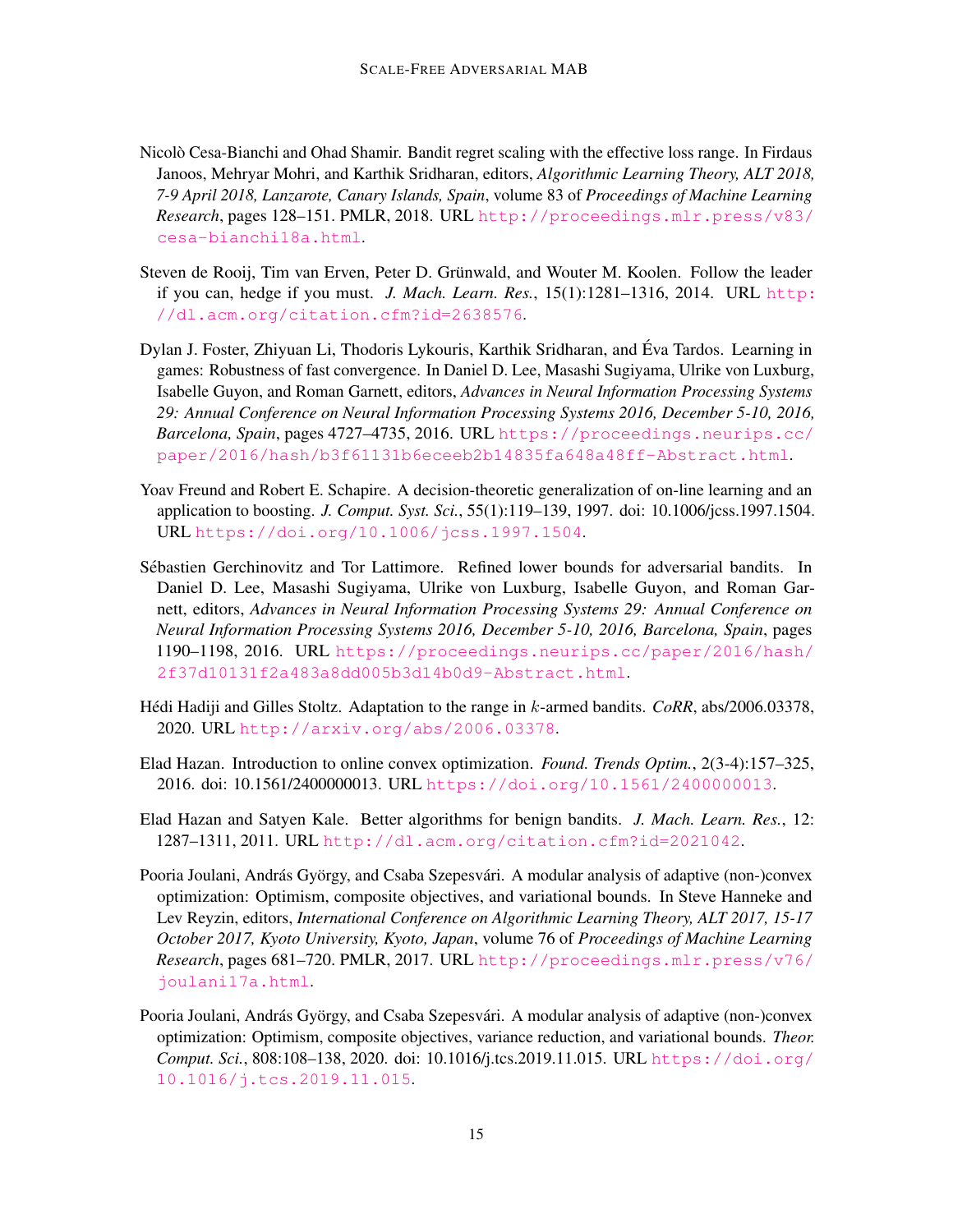- <span id="page-15-3"></span>Wouter M. Koolen. Adaftrl, 2016. URL [http://blog.wouterkoolen.info/AdaFTRL/](http://blog.wouterkoolen.info/AdaFTRL/post.html) [post.html](http://blog.wouterkoolen.info/AdaFTRL/post.html).
- <span id="page-15-9"></span>Tor Lattimore and Csaba Szepesvári. Exploration by optimisation in partial monitoring. *CoRR*, abs/1907.05772, 2019. URL <http://arxiv.org/abs/1907.05772>.
- <span id="page-15-0"></span>Tor Lattimore and Csaba Szepesvári. Bandit Algorithms. Cambridge University Press, 2020. doi: 10.1017/9781108571401.
- <span id="page-15-8"></span>Francesco Orabona. A modern introduction to online learning. *CoRR*, abs/1912.13213, 2019. URL <http://arxiv.org/abs/1912.13213>.
- <span id="page-15-2"></span>Francesco Orabona and Dávid Pál. Scale-free online learning. *Theor. Comput. Sci.*, 716:50–69, 2018. doi: 10.1016/j.tcs.2017.11.021. URL [https://doi.org/10.1016/j.tcs.2017.](https://doi.org/10.1016/j.tcs.2017.11.021) [11.021](https://doi.org/10.1016/j.tcs.2017.11.021).
- <span id="page-15-4"></span>Roman Pogodin and Tor Lattimore. On first-order bounds, variance and gap-dependent bounds for adversarial bandits. In Amir Globerson and Ricardo Silva, editors, *Proceedings of the Thirty-Fifth Conference on Uncertainty in Artificial Intelligence, UAI 2019, Tel Aviv, Israel, July 22-25, 2019*, volume 115 of *Proceedings of Machine Learning Research*, pages 894–904. AUAI Press, 2019. URL <http://proceedings.mlr.press/v115/pogodin20a.html>.
- <span id="page-15-7"></span>Shai Shalev-Shwartz. Online learning and online convex optimization. *Found. Trends Mach. Learn.*, 4(2):107–194, 2012. doi: 10.1561/2200000018. URL [https://doi.org/10.1561/](https://doi.org/10.1561/2200000018) [2200000018](https://doi.org/10.1561/2200000018).
- <span id="page-15-1"></span>Aleksandrs Slivkins. Introduction to multi-armed bandits. *Found. Trends Mach. Learn.*, 12(1-2):1– 286, 2019. doi: 10.1561/2200000068. URL <https://doi.org/10.1561/2200000068>.
- <span id="page-15-5"></span>Chen-Yu Wei and Haipeng Luo. More adaptive algorithms for adversarial bandits. In Sebastien ´ Bubeck, Vianney Perchet, and Philippe Rigollet, editors, *Conference On Learning Theory, COLT 2018, Stockholm, Sweden, 6-9 July 2018*, volume 75 of *Proceedings of Machine Learning Research*, pages 1263–1291. PMLR, 2018. URL [http://proceedings.mlr.press/v75/wei18a.](http://proceedings.mlr.press/v75/wei18a.html) [html](http://proceedings.mlr.press/v75/wei18a.html).
- <span id="page-15-6"></span>Julian Zimmert and Yevgeny Seldin. Tsallis-inf: An optimal algorithm for stochastic and adversarial bandits. *J. Mach. Learn. Res.*, 22:28:1–28:49, 2021. URL [http://jmlr.org/papers/](http://jmlr.org/papers/v22/19-753.html) [v22/19-753.html](http://jmlr.org/papers/v22/19-753.html).

#### <span id="page-15-10"></span>Appendix A. Basic results on potentials

Consider a function  $g : \mathbb{R}^n \times \mathbb{R} \to \mathbb{R}_+$  defined as  $g(\theta, \lambda) = \sum_{i=1}^n \psi(\theta(i) + \lambda)$  for some potential  $\psi$ .

<span id="page-15-11"></span>**Lemma 9** *For every*  $\theta \in \mathbb{R}^n$ , there exists a unique  $\lambda$  such that  $g(\theta, \lambda) = 1$ 

**Proof** For every  $\theta \in \mathbb{R}^n$ , we have that  $\lim_{\lambda \to -\infty} g(\theta, \lambda) = 0$  and  $\lim_{\lambda \to a - \min_i(\theta(i))} g(\theta, \lambda) = +\infty$ . As g is monotonically increasing and continuous, by the intermediate value theorem, for every  $\theta \in \mathbb{R}^n$  there exists a unique  $\lambda$  such that  $q(\theta, \lambda) = 1$ .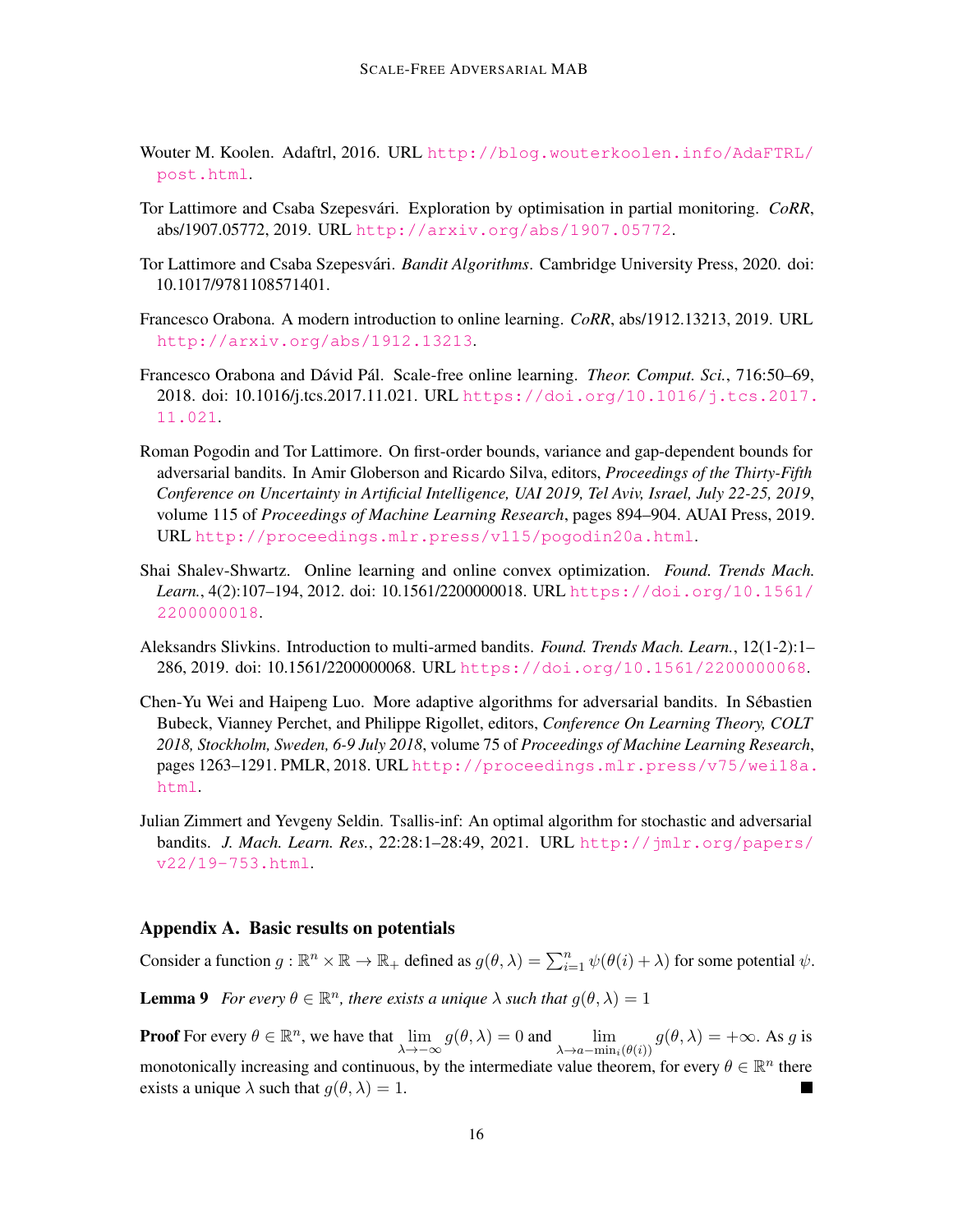Using Lemma [9,](#page-15-11) we can define a function  $\lambda(\theta)$  such that  $g(\theta, \lambda(\theta)) = \sum_{i=1}^{n} \psi(\theta(i) + \lambda(\theta)) = 1$ . Since  $\psi(\theta(i) + \lambda(\theta)) \ge 0$  and  $\sum_{i=1}^{n} \psi(\theta(i) + \lambda(\theta)) = 1$ , we can see that the vector  $\psi(\theta + \lambda(\theta)) \equiv$  $\{\psi(\theta(i) + \lambda(\theta))\}_{i=1}^n \in \Delta_n$  forms a probability distribution.

**Lemma 5** Let  $x, y$  be such that  $x = \psi(u)$  and  $y = \psi(v)$ . Then  $Breg_{f_{\psi}}(y||x) = Breg_{f_{\psi}^*}(u||v)$ 

**Proof** Use the fact that  $f_{\psi}^{\star}(u) = u\psi(u) - f(\psi(u))$ .

$$
Breg_{f_{\psi}}(y||x) = Breg_{f_{\psi}}(\psi(v)||\psi(u)) = f_{\psi}(\psi(v)) - f_{\psi}(\psi(u)) - f'_{\psi}(\psi(u))(\psi(v) - \psi(u))
$$
  
=  $v\psi(v) - f_{\psi}^*(v) - (u\psi(u) - f_{\psi}^*(u)) - u(\psi(v) - \psi(u))$   
=  $f_{\psi}^*(u) - f_{\psi}^*(v) - f^{\star'}_{\psi}(v)(u - v) = Breg_{f_{\psi}^*}(u||v)$ 

П

#### Appendix B. A useful summation

<span id="page-16-0"></span>**Lemma 10** *Let*  $A > 0$  *and*  $0 \leq M_t(a) \leq L$  *for all*  $t = 1, \ldots T$  *and*  $a \in A \subseteq (0, \infty)$ *. Consider the expression*

$$
\frac{A}{a_T} + \sum_{t=1}^T M_t(a_{t-1})
$$

*Where*

$$
a_t = \frac{\alpha}{\beta + \sum_{s=1}^t M_s(a_{s-1})}
$$

*Constants*  $\alpha, \beta > 0$  are chosen such that  $a_t \in A$ . If  $\frac{M_t(a_{t-1})}{a_{t-1}} \leq g_t$ , then we have the upper bound:

$$
\frac{A}{a_T} + \sum_{t=1}^T M_t(a_{t-1}) \le A\left(\frac{\beta}{\alpha} + \frac{L}{\alpha}\right) + L + \sqrt{2\sum_{t=1}^T g_t\left(\frac{A}{\sqrt{\alpha}} + \sqrt{\alpha}\right)}
$$

**Proof** Substituting for  $a<sub>T</sub>$  in the above expression, we have:

$$
\frac{A}{a_T} + \sum_{t=1}^{T} M_t(a_{t-1}) = \frac{A\beta}{\alpha} + \left(\frac{A}{\alpha} + 1\right) \sum_{t=1}^{T} M_t(a_{t-1})
$$

Consider  $\left(\sum_{t=1}^T M_t(a_{t-1})\right)^2$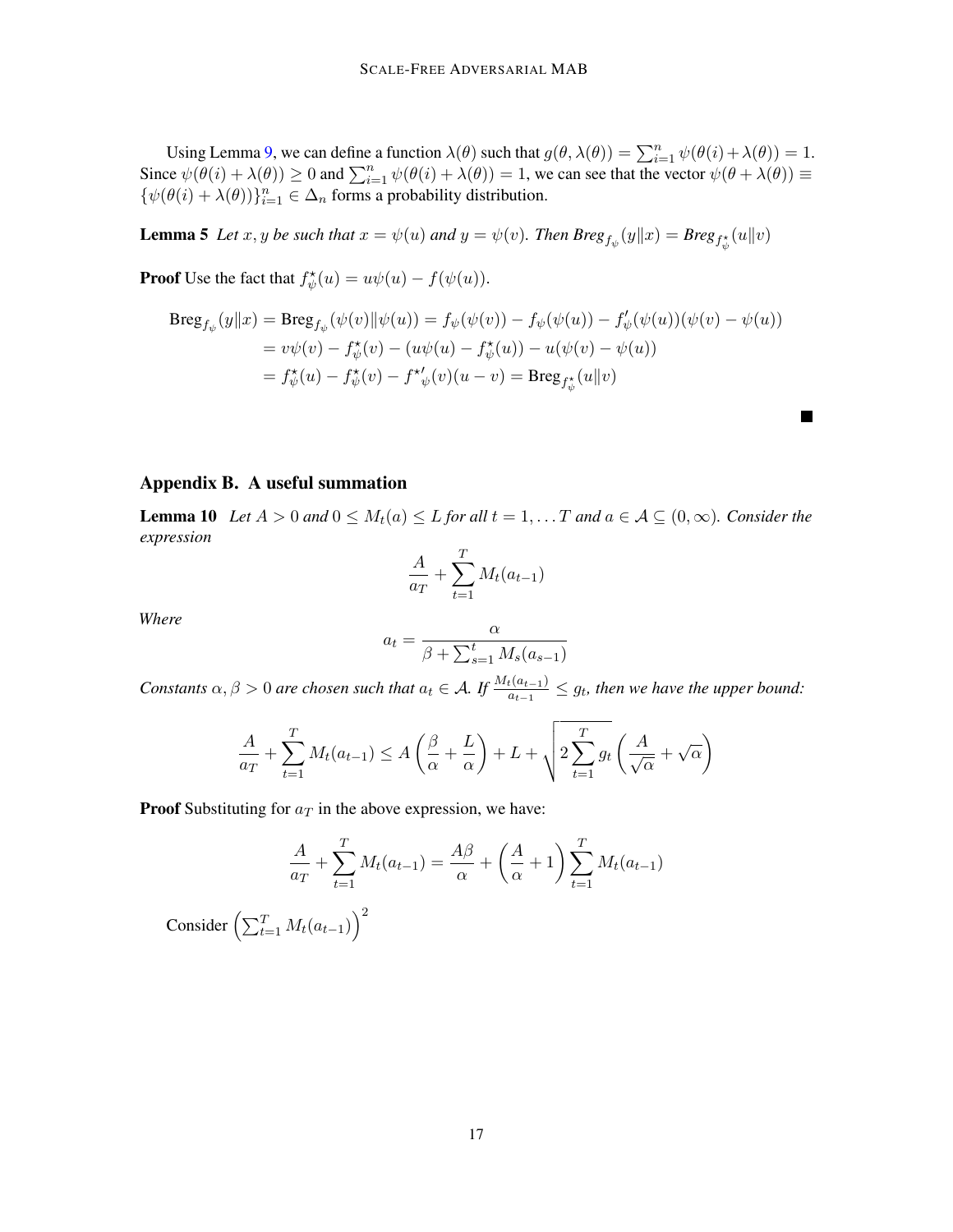$$
\left(\sum_{t=1}^{T} M_t(a_{t-1})\right)^2 = \sum_{t=1}^{T} M_t(a_{t-1})^2 + 2\sum_{t=1}^{T} M_t(a_{t-1}) \sum_{s=1}^{t-1} M_s(a_{s-1})
$$
  
= 
$$
\sum_{t=1}^{T} M_t(a_{t-1})^2 + 2\sum_{t=1}^{T} M_t(a_{t-1}) \left(\frac{\alpha}{a_{t-1}} - \beta\right)
$$
  

$$
\leq \sum_{t=1}^{T} M_t(a_{t-1})^2 + 2\alpha \sum_{t=1}^{T} \frac{M_t(a_{t-1})}{a_{t-1}}
$$
  

$$
\leq L \sum_{t=1}^{T} M_t(a_{t-1}) + 2\alpha \sum_{t=1}^{T} g_t
$$

Using the fact that  $x^2 \le a + bx$  implies that  $x \le \sqrt{a} + b$  for all  $a, b, x \ge 0$ , we have:

$$
\sum_{t=1}^{T} M_t(a_{t-1}) \le \sqrt{2\alpha \sum_{t=1}^{T} g_t + L}
$$

Thus, we get:

$$
\frac{A}{a_T} + \sum_{t=1}^T M_t(a_{t-1}) = \frac{A\beta}{\alpha} + \left(\frac{A}{\alpha} + 1\right) \sum_{t=1}^T M_t(a_{t-1}) \le \frac{A\beta}{\alpha} + \left(\frac{A}{\alpha} + 1\right) \left(\sqrt{2\alpha \sum_{t=1}^T g_t} + L\right)
$$

$$
= A\left(\frac{\beta}{\alpha} + \frac{L}{\alpha}\right) + L + \sqrt{2\sum_{t=1}^T g_t \left(\frac{A}{\sqrt{\alpha}} + \sqrt{\alpha}\right)}
$$

### <span id="page-17-0"></span>Appendix C. FTRL and AdaFTRL regret bound

Recall the FTRL update:

$$
p_{t+1} = \arg\min_{q \in \Delta_n} \left[ F_{\psi}(q) + \eta_t \sum_{s=1}^t l_s^{\top} q \right]
$$

The iterate  $p_{t+1}$  can be expressed in a simple closed form using  $\psi$ . Let  $\theta_t = -\eta_t \sum_{s=1}^t l_s$ . The Lagrangian of the above optimization problem is  $L(q, \alpha) = F_{\psi}(q) - \theta_t^{\top}q - \alpha(1 - \mathbf{1}^{\top}q)$ , where 1 is the all ones vector. Taking its derivative with respect to  $q(i)$  and equating to 0, we get:

$$
\psi^{-1}(q(i)) = \theta_t(i) + \alpha \implies q(i) = \psi(\theta_t(i) + \alpha)
$$

To compute  $\alpha$ , we use the fact that  $\sum_{i=1}^{n} q(i) = 1$  along with Lemma [9](#page-15-11) to show that  $\alpha = \lambda(\theta_t)$ . Thus,  $p_{t+1}$  can be written as:

$$
p_{t+1} = \psi(\theta_t + \lambda(\theta_t))
$$
 where  $\theta_t = -\eta_t \sum_{s=1}^t l_s$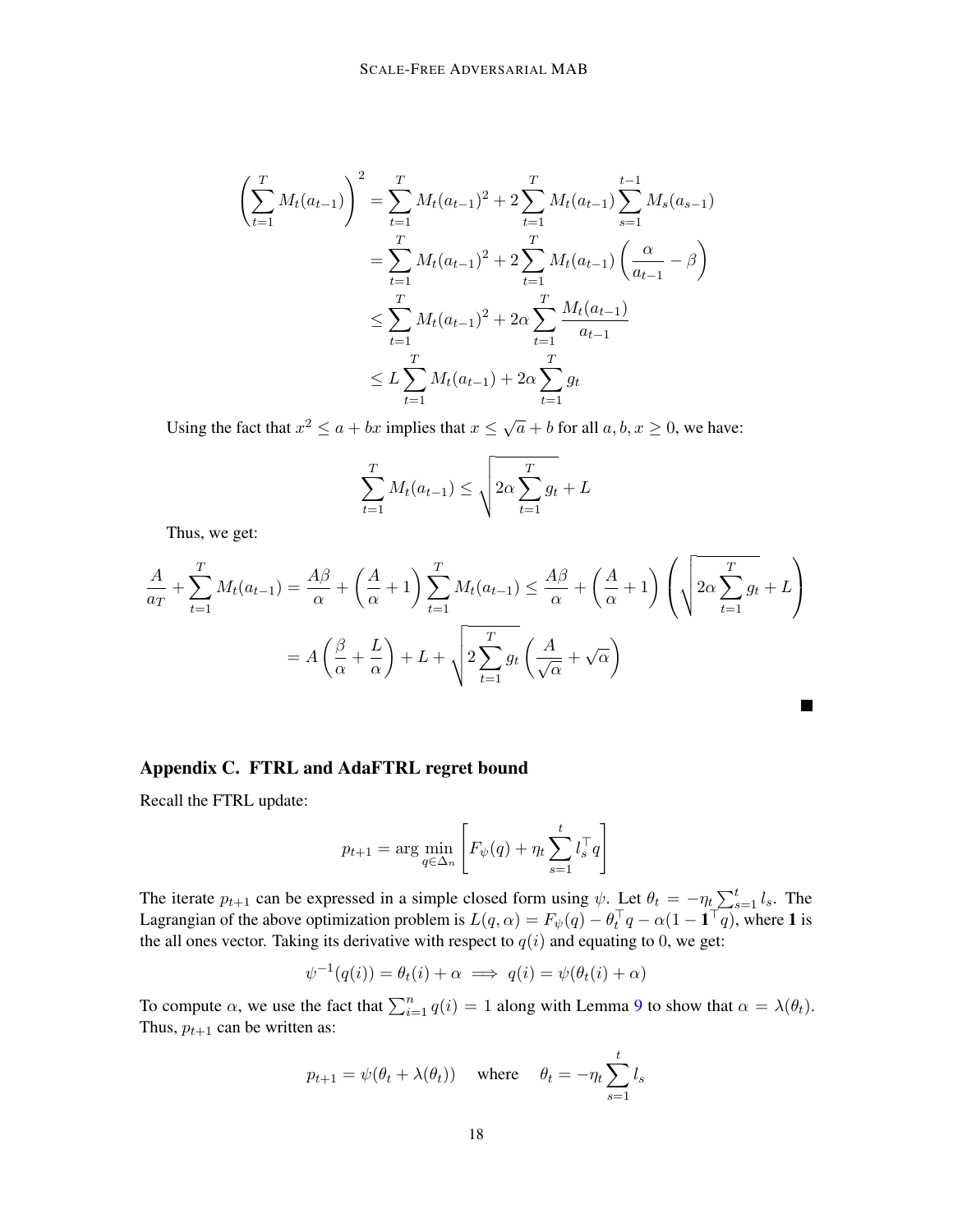We introduce the Mixed Bregman in order to simplifies our analysis of FTRL.

**Definition 11 (Mixed Bregman)** *For*  $\alpha$ ,  $\beta > 0$  *the*  $(\alpha, \beta)$ *-Mixed Bregman of function F is:* 

$$
Breg_F^{\alpha,\beta}(x||y) = \frac{F(x)}{\alpha} - \frac{F(y)}{\beta} - \frac{\nabla F(y)}{\beta}^{\top}(x-y).
$$

The Mixed Bregman is not a divergence as  $Breg_F^{\alpha,\beta}(x||x)$  may not be zero. However, we do have the relation  $\alpha \text{Breg}_F^{\alpha, \alpha}(x||y) = \text{Breg}_F(x||y)$ .

<span id="page-18-0"></span>**Theorem 12** *For any*  $p \in \Delta_n$  *and any sequence of losses*  $l_1, \ldots, l_T$ *, the iterates of FTRL satisfy* the regret equality  $\sum_{t=1}^{T} l_t^{\top}(p_t - p)$ 

$$
= \frac{1}{\eta_T} \left[ \text{Breg}_{F_{\psi}}(p||p_1) - \text{Breg}_{F_{\psi}}(p||p_{T+1}) \right] + \sum_{t=1}^T \left[ l_t^\top (p_t - p_{t+1}) - \text{Breg}_{F_{\psi}}^{\eta_t, \eta_{t-1}}(p_{t+1}||p_t) \right]
$$

Further, if the sequence  $\{\eta_t\}_{t=0}^T$  is non-decreasing, we have the regret inequality  $\sum_{t=1}^T l_t^\top (p_t - p)$ :

$$
\leq \frac{F_{\psi}(p)}{\eta_T} + \sum_{t=1}^T \left[ l_t^{\top} (p_t - p_{t+1}) - \frac{1}{\eta_{t-1}} \text{Breg}_{F_{\psi}}(p_{t+1} || p_t) \right]
$$

**Proof** Note that  $\nabla F_{\psi}(p_{t+1}) = \psi^{-1}(p_{t+1}) = \theta_t + \lambda(\theta_t)$ . We also have that  $l_t = \frac{\theta_{t-1}}{n_{t-1}}$  $\frac{\theta_{t-1}}{\eta_{t-1}}-\frac{\theta_t}{\eta_t}$  $\frac{\theta_t}{\eta_t}$ . For any  $p \in \Delta_n$ , we have  $l_t^{\top}(p_t - p)$ :

$$
= l_t^\top (p_{t+1} - p) + l_t^\top (p_t - p_{t+1}) = \left(\frac{\theta_{t-1}}{\eta_{t-1}} - \frac{\theta_t}{\eta_t}\right)^\top (p_{t+1} - p) + l_t^\top (p_t - p_{t+1})
$$
  
\n
$$
= \left(\frac{\nabla F_\psi(p_t) - \lambda(\theta_{t-1})}{\eta_{t-1}} - \frac{\nabla F_\psi(p_{t+1}) - \lambda(\theta_t)}{\eta_t}\right)^\top (p_{t+1} - p) + l_t^\top (p_t - p_{t+1})
$$
  
\n
$$
= \left(\frac{\nabla F_\psi(p_t)}{\eta_{t-1}} - \frac{\nabla F_\psi(p_{t+1})}{\eta_t}\right)^\top (p_{t+1} - p) + \left(\frac{\lambda(\theta_t)}{\eta_t} - \frac{\lambda(\theta_{t-1})}{\eta_{t-1}}\right)^\top (p_{t+1} - p) + l_t^\top (p_t - p_{t+1})
$$
  
\n
$$
= \left(\frac{\nabla F_\psi(p_t)}{\eta_{t-1}} - \frac{\nabla F_\psi(p_{t+1})}{\eta_t}\right)^\top (p_{t+1} - p) + l_t^\top (p_t - p_{t+1})
$$

Note that  $\frac{\lambda(\theta_t)}{\eta_t} - \frac{\lambda(\theta_{t-1})}{\eta_{t-1}}$  $\frac{(\theta_{t-1})}{\eta_{t-1}}$  is a constant vector. So,  $\left(\frac{\lambda(\theta_t)}{\eta_t}\right)$  $\frac{(\theta_t)}{\eta_t} - \frac{\lambda(\theta_{t-1})}{\eta_{t-1}}$  $\overline{\eta_{t-1}}$  $\int_0^{\top} (p_{t+1} - p) = 0$ . Let  $\alpha$  be any number. Observe that:

$$
\left(\frac{\nabla F_{\psi}(p_t)}{\eta_{t-1}} - \frac{\nabla F_{\psi}(p_{t+1})}{\eta_t}\right)^{\top} (p_{t+1} - p) = \text{Breg}_{F_{\psi}}^{\alpha, \eta_{t-1}}(p||p_t) - \text{Breg}_{F_{\psi}}^{\alpha, \eta_t}(p||p_{t+1}) - \text{Breg}_{F_{\psi}}^{\eta_t, \eta_{t-1}}(p_{t+1}||p_t)
$$

Taking summation over t, we have  $\sum_{t=1}^{T} l_t^{\top} (p_t - p)$ :

$$
= \sum_{t=1}^{T} \left[ \text{Breg}_{F_{\psi}}^{\alpha,\eta_{t-1}}(p||p_{t}) - \text{Breg}_{F_{\psi}}^{\alpha,\eta_{t}}(p||p_{t+1}) \right] + \sum_{t=1}^{T} \left[ l_{t}^{T}(p_{t} - p_{t+1}) - \text{Breg}_{F_{\psi}}^{\eta_{t},\eta_{t-1}}(p_{t+1}||p_{t}) \right]
$$
  
= 
$$
\text{Breg}_{F_{\psi}}^{\alpha,\eta_{0}}(p||p_{1}) - \text{Breg}_{F_{\psi}}^{\alpha,\eta_{T}}(p||p_{T+1}) + \sum_{t=1}^{T} \left[ l_{t}^{T}(p_{t} - p_{t+1}) - \text{Breg}_{F_{\psi}}^{\eta_{t},\eta_{t-1}}(p_{t+1}||p_{t}) \right]
$$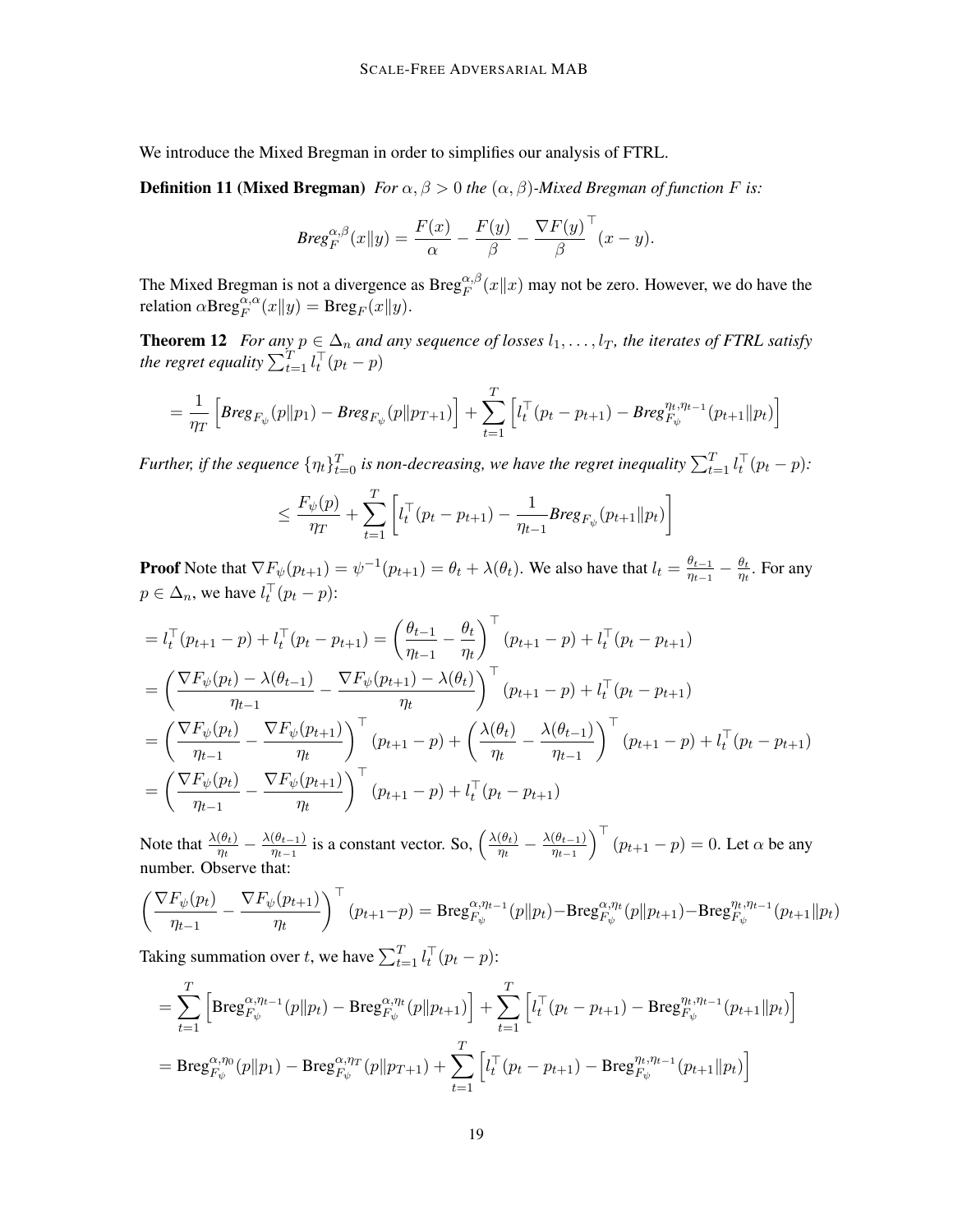Since  $p_1 = (1/n, \ldots, 1/n)$ , we have  $F_{\psi}(p_1) = 0$  and  $\nabla F_{\psi}(p_1)$  is a constant vector. We see that  $\nabla F_{\psi}(p_1)^{\top}(p-p_1) = 0$ , so the first term is:

$$
Breg_{F_{\psi}}^{\alpha,\eta_{0}}(p||p_{1}) - Breg_{F_{\psi}}^{\alpha,\eta_{T}}(p||p_{T+1}) = \frac{F_{\psi}(p_{T+1})}{\eta_{T}} + \frac{\nabla F_{\psi}(p_{T+1})^{\top}(p - p_{T+1})}{\eta_{T}}
$$

$$
= \frac{1}{\eta_{T}} \left[ Breg_{F_{\psi}}(p||p_{1}) - Breg_{F_{\psi}}(p||p_{T+1}) \right]
$$

This completes the proof of the first part.

As  $F_{\psi}(p_{t+1}) \ge 0$  and  $\eta_t$  are non-increasing we have:

$$
\begin{split} \text{Breg}_{F_{\psi}}^{\eta_t, \eta_{t-1}}(p_{t+1} \| p_t) &= \frac{F_{\psi}(p_{t+1})}{\eta_t} - \frac{F_{\psi}(p_t)}{\eta_{t-1}} - \frac{\nabla F_{\psi}(p_t)}{\eta_{t-1}}^{\top} (p_{t+1} - p_t) \\ &\ge \frac{F_{\psi}(p_{t+1})}{\eta_{t-1}} - \frac{F_{\psi}(p_t)}{\eta_{t-1}} - \frac{\nabla F_{\psi}(p_t)}{\eta_{t-1}}^{\top} (p_{t+1} - p_t) = \frac{1}{\eta_{t-1}} \text{Breg}_{F_{\psi}}(p_{t+1} \| p_t) \end{split}
$$

Thus, we have  $\sum_{t=1}^{T} l_t^{\top} (p_t - p)$ :

$$
= \frac{1}{\eta_T} \left[ \text{Breg}_{F_{\psi}}(p||p_1) - \text{Breg}_{F_{\psi}}(p||p_{T+1}) \right] + \sum_{t=1}^T \left[ l_t^{\top}(p_t - p_{t+1}) - \text{Breg}_{F_{\psi}}^{\eta_t, \eta_{t-1}}(p_{t+1}||p_t) \right]
$$
  

$$
\leq \frac{1}{\eta_T} \text{Breg}_{F_{\psi}}(p||p_1) + \sum_{t=1}^T \left[ l_t^{\top}(p_t - p_{t+1}) - \text{Breg}_{F_{\psi}}^{\eta_t, \eta_{t-1}}(p_{t+1}||p_t) \right]
$$
  

$$
\leq \frac{F_{\psi}(p)}{\eta_T} + \sum_{t=1}^T \left[ l_t^{\top}(p_t - p_{t+1}) - \frac{1}{\eta_{t-1}} \text{Breg}_{F_{\psi}}(p_{t+1}||p_t) \right]
$$

This completes the proof.

Recall that the AdaFTRL strategy picks learning rate:

$$
\eta_t = \frac{\alpha}{\beta + \sum_{s=1}^t M_s(\eta_{s-1})}
$$

 $\blacksquare$ 

Where

$$
M_t(\eta) = \sup_{q \in \Delta_n} \left[ l_t^\top (p_t - q) - \frac{1}{\eta} \text{Breg}_{F_\psi}(q \| p_t) \right]
$$

<span id="page-19-0"></span>**Theorem 13** If  $M_t(\eta_{t-1})/\eta_{t-1} \leq g_t$ , then for any  $p \in \Delta_n$  and any sequence of losses  $l_1, \ldots, l_T$ , the iterates of AdaFTRL satisfy the regret inequality  $\sum_{t=1}^T l_t^\top (p_t - p)$ 

$$
\leq F_{\psi}(p) \left( \frac{\beta}{\alpha} + \frac{2 \sup_{t} ||l_{t}||_{\infty}}{\alpha} \right) + 2 \sup_{t} ||l_{t}||_{\infty} + \sqrt{2 \sum_{t=1}^{T} g_{t} \left( \frac{F_{\psi}(p)}{\sqrt{\alpha}} + \sqrt{\alpha} \right)}
$$